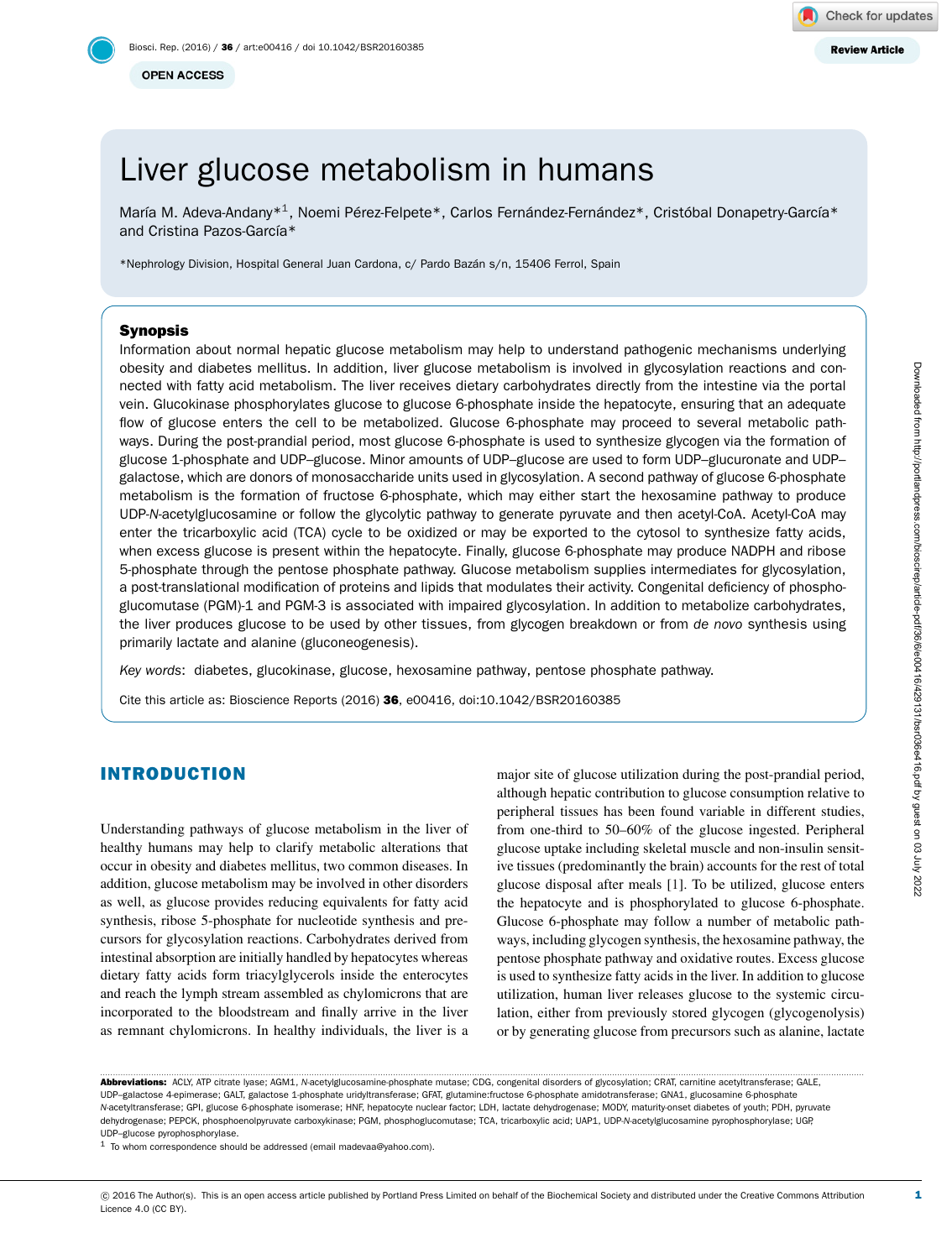and glycerol (gluconeogenesis). This unique ability of the human liver to store and release glucose is crucial to endure periods of fasting.

# HEPATIC GLUCOSE UTILIZATION

## Glucose transport inside the hepatocyte

Glucose entry into human hepatocytes is thought to be accomplished via glucose transporters that operate a passive (energyindependent) transport of glucose and it is usually accepted that glucose transporter-2 (solute carrier family 2, member A2, SLC2A2 or GLUT2) is the predominant hepatic glucose transporter in humans. GLUT2 is a facilitative glucose transporter that allows bidirectional fluxes of glucose in and out the cells. GLUT2 mRNA is expressed in human liver, kidney, pancreatic  $\beta$ cells and small intestine (jejunum) [\[2](#page-12-1)[,3\]](#page-12-2). Subcellular location of GLUT2 in human hepatocytes has not been reported. The transporter is likely expressed at the basolateral membrane of intestinal and renal epithelial cells, where it works together with the sodium-glucose co-transporter located to the apical membrane to facilitate the absorption of glucose from the intestinal lumen or from the kidney tubular fluid into the blood [\[3\]](#page-12-2). Glucose uptake by the liver is not affected by insulin, being hyperglycaemia rather than hyperinsulinaemia the primary determinant of hepatic glucose transportation inside the hepatocytes [\[4\]](#page-12-3).

The human gene encoding GLUT2 (*SLC2A2*) has been mapped to chromosome 3q26.1-q26.3 [\[2\]](#page-12-1) and its organization and partial sequence have been reported. The putative GLUT2 sequence has three possible sites for asparagine-linked glycosylation that may be important in GLUT2 regulation [\[3\]](#page-12-2). The transcription of the *SLC2A2* gene and therefore the expression of GLUT2 is regulated by some hepatocyte nuclear factors (HNFs), including HNF4 $\alpha$ , HNF1 $\alpha$  and HNF1 $\beta$  [\[5–](#page-12-4)[7\]](#page-12-5).

In the liver, GLUT2 facilitates glucose release to the bloodstream whereas in the pancreas GLUT2 contributes to glucosemediated insulin secretion. Mutations in the *SLC2A2* gene may cause Fanconi–Bickel disease and neonatal diabetes mellitus due to deficient insulin secretion. Likewise, mutations in genes encoding HNFs that reduce GLUT2 expression cause similar clinical phenotypes.

Fanconi–Bickel disease (glycogen storage disease type XI) is an autosomal recessive disorder caused by biallelic inactivating mutations in *SLC2A2*. Clinical manifestations include stunted growth and short stature, ketotic hypoglycaemia during periods of fasting, hepatomegaly secondary to glycogen accumulation, post-prandial hyperglycaemia and hypergalactosaemia, and kidney involvement characterized by glycogen accumulation in the proximal tubule, galactosuria, glucosuria in the presence of normal or low plasma glucose concentration, hyperaminoaciduria and hyperphosphaturia that may cause hypophosphataemic rickets. Fanconi–Bickel syndrome has been detected via neonatal screening for galactosaemia. Some patients present with a very mild phenotype [\[8\]](#page-12-6). Marked urinary bicarbonate loss contributing to metabolic acidosis has been observed in some patients. Severe ketosis and ketonuria with normal glycaemia has been reported in a patient with Fanconi–Bickel disease [\[9\]](#page-12-7).

Neonatal diabetes, sometimes presenting as diabetic ketoacidosis, may be the initial clinical manifestation of mutations in the *SLC2A2* gene. Homozygous GLUT2 mutations are identified in approximately 5% of patients with neonatal diabetes mellitus, either transient or permanent. These patients develop Fanconi–Bickel syndrome later in life. The findings that patients with homozygous *SLC2A2* mutations may present with neonatal diabetes suggest that GLUT2 expressed in pancreatic  $\beta$ -cells is involved in glucose-stimulated insulin secretion [\[10\]](#page-12-8).

Mutations in genes coding some HNFs produce maturity-onset diabetes of youth (MODY), a group of autosomal dominant forms of diabetes mellitus characterized by impaired glucosestimulated insulin secretion and normal sensitivity to insulin, suggesting that pancreatic  $\beta$ -cell dysfunction rather than insulin resistance is the primary defect [\[5\]](#page-12-4).

# Glucose phosphorylation to glucose 6-phosphate in the liver: glucokinase

Within the cells, free glucose is phosphorylated by hexokinase isoenzymes to yield glucose 6-phosphate. Four isoenzymes of hexokinase (I, II, III and IV or glucokinase) are known to exist in human tissues, but little is known about their distribution and differential function. Unlike other hexokinases, human glucokinase is not inhibited by its product, glucose 6-phosphate, and has lower molecular mass [\[11,](#page-12-9)[12\]](#page-12-10). Glucokinase phosphorylates the sixth carbon of glucose at the expense of ATP. The crystal structure of human glucokinase has been solved, revealing that it is a monomeric enzyme with a single active site [\[13\]](#page-12-11). The Michaelis– Menten constant  $(K<sub>m</sub>)$  of human glucokinase for D-glucose is relatively high and approximates the physiological concentration of plasma glucose, 5 mM. The affinity of glucokinase for glucose is relatively low compared with other hexokinases. Human glucokinase has a sigmoidal saturation curve for glucose whereas other hexokinases have Michaelis–Menten hyperbolic kinetics. The inflexion point on the sigmoidal glucose saturation curve is at 8 mM [\[13\]](#page-12-11).

Glucokinase is present in human pancreatic islet tissue but it is not found in the exocrine pancreas. In cultured hepatocytes obtained from human liver biopsies, glucokinase accounts for 95% of the glucose phosphorylation activity [\[11\]](#page-12-9).

Recombinant pancreatic and liver human glucokinase undergo post-translational modification by small ubiquitin-like modifier (SUMO) proteins, but the physiological relevance of this finding is unclear [\[14\]](#page-12-12).

*In vitro* studies suggest that transcriptional control of human glucokinase is carried out by insulin and glucagon. In cultured hepatocytes obtained from human liver biopsy samples, insulin increases glucokinase mRNA and enhances glucokinase activity whereas glucagon has the opposite effect [\[11\]](#page-12-9).

In the human liver, glucokinase action is inhibited by glucokinase regulatory protein that acts as a competitive inhibitor of glucose binding to glucokinase. The structure of full-length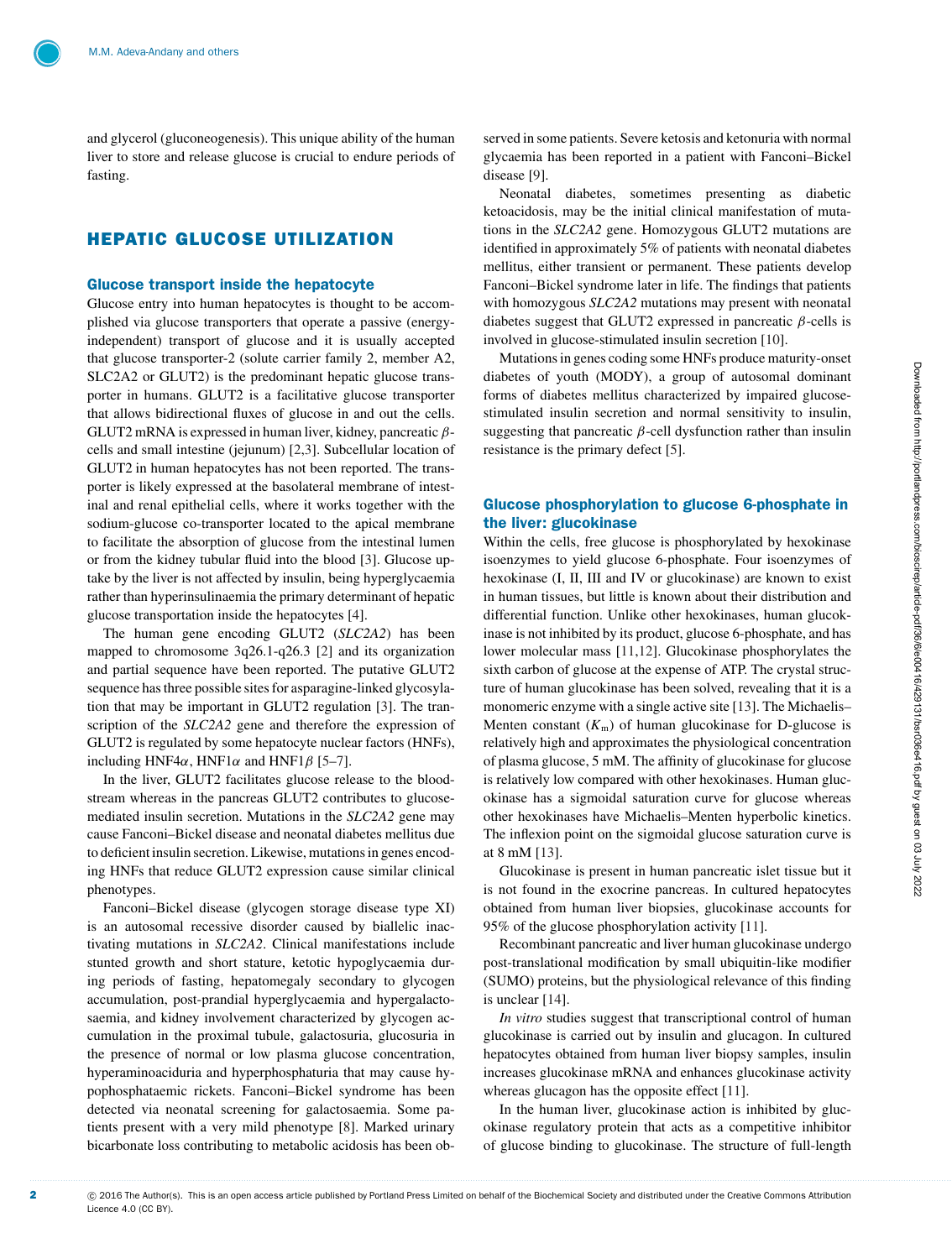cDNA for human glucokinase regulatory protein has been described. The gene encoding the glucokinase regulatory protein, glucokinase regulator (*GCKR*), maps to chromosome 2p23. The glucokinase regulatory protein is expressed in human liver and at very low levels in human islets and adipocytes (a tenth of that seen in liver) [\[13\]](#page-12-11).

Fructose 1-phosphate activates glucokinase whereas fructose 6-phosphate suppresses glucokinase activity by acting on the glucokinase regulatory protein [\[15\]](#page-12-13). Fructose metabolism in humans is thought to occur predominantly in the liver. Fructose taken up by hepatocytes may be converted into either fructose 6-phosphate by hexokinase isoenzymes or fructose 1 phosphate by fructokinase [\[16\]](#page-12-14). The two initial products of hepatic fructose metabolism have opposite effects on the glucokinase regulatory protein. Glucokinase activators have been considered as a therapy for diabetes mellitus with inconclusive results. The inhibitory effect of fructose 1-phosphate on the glucokinase regulatory protein may be important to activate glucokinase and promote hepatic glucose metabolism.

The single gene encoding human glucokinase (*GCK*) is located on chromosome 7p. This gene contains two tissue-specific promoters, one active in pancreatic β-cells and the other active in liver, that generate two different isoenzymes of glucokinase in human tissues, glucokinase-1 in pancreatic  $\beta$ -cells and glucokinase-2 in hepatocytes. The tissue-specific promoters allow the glucokinase gene to be independently regulated in liver and pancreatic  $\beta$ -cells. Comparison of the nucleotide sequences of the human islet glucokinase cDNA with that of the human liver glucokinase cDNA reveals that the two cDNAs differ on their 5'ends while having identical 3'-ends. These nucleotide sequences predict proteins that differ by  $15 \text{ NH}_2$ -terminal residues [\[17\]](#page-12-15). Isoenzymes of glucokinase catalyse the initial step in the utilization of glucose by the pancreatic  $\beta$ -cells and hepatocytes, being activated by glucose binding to produce glucose 6-phosphate. In the pancreatic  $\beta$ -cells, the activity of glucokinase-1 leads to glucose-stimulated insulin secretion whereas in the hepatocyte glucokinase-2 promotes glucose uptake and utilization mainly via glycogen synthesis by maintaining a gradient for glucose transport into these cells [\[17\]](#page-12-15).

Mutations in the glucokinase gene lead to disturbances in glucose metabolism, highlighting the crucial effect of the enzyme. Heterozygous inactivating (loss of function) mutations in the *GCK* locus result in MODY2 or GK-MODY, homozygous inactivating mutations produce permanent neonatal diabetes mellitus, and heterozygous activating (gain of function) *GCK* mutations cause autosomal dominant hyperinsulinism (persistent hyperinsulinaemic hypoglycaemia of infancy).

Heterozygous inactivating mutations in the human *GCK* gene cause MODY2, an autosomal dominant form of monogenic diabetes, also called familial mild fasting hyperglycaemia. In 1992, genetic linkage between MODY2 and the *GCK* gene was reported and the identification of a nonsense mutation in this gene was linked to MODY2 in one family [\[18\]](#page-12-16). Patients with MODY2 suffer impaired glucose-stimulated insulin secretion and alterations in hepatic glucose metabolism. Reduced insulin secretion by pancreatic  $β$ -cells is attributed to the decreased rate of gluc-

okinase activity in these cells. In addition, glucokinase-deficient patients have decreased net accumulation of hepatic glycogen and relatively augmented hepatic gluconeogenesis after meals. Glucokinase deficiency affects the flux of the direct pathway of glycogen synthesis, which is maintained via gluconeogenesis [\[19\]](#page-12-17).

Homozygous inactivating mutations in the glucokinase gene produce permanent neonatal diabetes mellitus, a rare autosomal recessive disorder with a profound defect in  $\beta$ -cell function [\[20\]](#page-12-18). Heterozygous activating mutations in the *GCK* gene may cause autosomal dominant hyperinsulinism. Patients suffer from nonketotic hypoglycaemic episodes associated with inappropriately high serum levels of insulin. When expressed *in vitro*, the mutant enzyme has increased affinity for glucose that results in higher rate of glucose metabolism and enhanced insulin secretion [\[21\]](#page-13-0).

#### Glucose 6-phosphate metabolism

Glucose 6-phosphate may follow three known metabolic routes, namely isomerization into glucose 1-phosphate, isomerization into fructose 6-phosphate and oxidation into gluconolactone [\(Figure 1\)](#page-3-0). Glucose 1-phosphate is transformed into UDP– glucose, which is the precursor of glycogen, UDP–glucuronate and UDP–galactose. Fructose 6-phosphate may either start the hexosamine pathway by combining with glutamine or continue into the glycolytic pathway to form pyruvate and then acetyl-CoA. Oxidation of glucose 6-phosphate to gluconolactone starts the pentose phosphate pathway.

## *Formation of glucose 1-phosphate and UDP–glucose Phosphoglucomutase-1: isomerization of glucose 6-phosphate and glucose 1-phosphate*

Phosphoglucomutase(PGM)-1 is a phosphotransferase that catalyses the reversible transfer of phosphate between the 1- and 6- positions of α-D-glucose and therefore the isomerization of glucose 1-phosphate and glucose 6-phosphate. Human PGM-1 is expressed in liver and muscle, being a highly polymorphic protein [\[22\]](#page-13-1). The crystal structure of the wild-type enzyme has been reported [\[23\]](#page-13-2).

There are four isoenzymes of human phosphoglucomutase: PGM1, PGM2, PGM3 and PGM5. The PGM isoenzyme of human milk attributed to a fourth locus, PGM4, shows similar cross-reactivity as PGM-1 suggesting close structural similarity. PGM-1 is an efficient phosphoglucomutase compared with PGM-2. By contrast, PGM-2 has a high affinity for ribose 1 phosphate, being an efficient phosphoribomutase [\[22\]](#page-13-1). PGM-3 has a low affinity for ribose 1-phosphate and is a poor phosphoglucomutase. Instead, this enzyme catalyses the reversible interconversion of *N*-acetylglucosamine 6-phosphate and *N*-acetylglucosamine 1-phosphate, being required for the synthesis of UDP-*N*-acetylglucosamine in the hexosamine pathway [\(Figure 2\)](#page-3-1) [\[24\]](#page-13-3). Human *PGM1* gene has been mapped to 1p31 and its complete structure has been ascertained, discovering two alternatively spliced first exons. The human gene encoding PGM-3 (*AGM1*) maps to chromosome 6. Human *PGM5* gene maps to the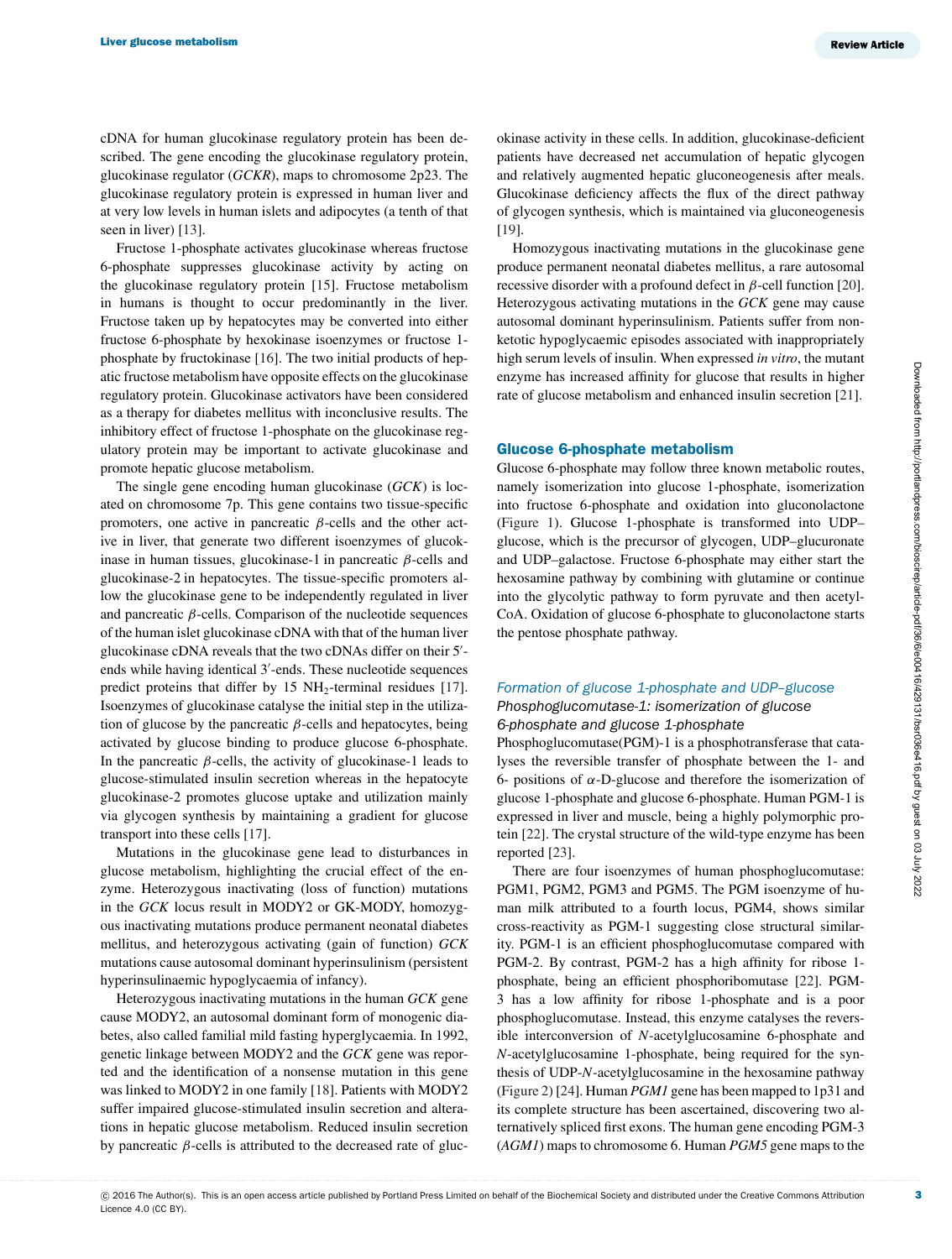<span id="page-3-0"></span>

<span id="page-3-1"></span>

centromeric region of chromosome 9, being an expressed gene with widespread distribution in human tissues [\[22\]](#page-13-1).

In 2009, heterozygous mutations in the *PGM1* gene were identified in a 35-year-old man with intolerance to physical activity and exercise-induced episodes of rhabdomyolysis. A skeletal muscle biopsy revealed accumulation of normally structured glycogen suggesting impaired utilization of glycogen-derived glucose. PGM-1 activity in skeletal muscle was reduced to 1% of the value among controls. PGM-1 deficiency was proposed to be designated glycogen storage disease type XIV [\[25\]](#page-13-4). In a patient with PGM-1 deficiency, plasma glucose levels decline during submaximal exercise and glucose infusion reduces heart rate and ameliorates exercise perception, compared with control subjects. The patient tends to oxidize palmitate at higher rate than the control subjects. These findings suggest that deficiency of PGM-1 is associated with a failure to utilize glycogen as energy source both in the liver and in the skeletal muscle due to the isomerization defect that prevents the formation of glucose 6-phosphate from glycogen-derived glucose 1-phosphate [\[26\]](#page-13-5).

In addition to this clinical phenotype, congenital deficiency of PGM-1 is associated with impaired protein glycosylation. In 2012, applying whole-exome sequencing in patients with unsolved congenital disorders of glycosylation (CDG), mutations in the *PGM1* gene were found to be the cause of a CDG named PGM1-CDG, revealing for the first time the crucial role of PGM-1 in glycosylation reactions [\[27\]](#page-13-6).

Protein glycosylation involves the attachment of oligosaccharide structures to proteins via either N-linkage on asparagine or O-linkage on serine and threonine residues. The first step of Nglycosylation of proteins is the assembly of glycan precursors, each composed of a chain of monosaccharide units attached to dolichol in the membrane of the endoplasmic reticulum. Then, the glycan precursors are affixed to asparagine residues in the nascent peptide chain of a protein. The glycosylated peptide chain is transferred to the Golgi apparatus where the glycan precursors are modified to generate the mature glycoprotein. CDG type 1 are due to defects on the first part of the protein N-glycosylation pathway, either the dolichol-glycan assembly or the glycan transfer to the nascent protein in the endoplasmic reticulum. CDG type 2 are due to errors on the modification of the attached glycan precursor in the Golgi apparatus. Congenital deficiency of PGM-1 is associated with a mixed disorder of N-glycosylation and patients affected with this disease show features of both type 1 and type 2 congenital glycosylation disorders. Both protein folding defects and compromised catalysis of PGM-1 may play a role in the disease [\[27](#page-13-6)[,28\]](#page-13-7).

The clinical phenotype of patients with PGM-1 deficiency includes short stature, bifid uvula with or without cleft palate at birth, neurological symptoms such as psychomotor retardation and seizures, intolerance to exercise, dilated cardiomyopathy, episodes of ketotic hypoglycaemia, hepatopathy and coagulation abnormalities [\[27,](#page-13-6)[28\]](#page-13-7).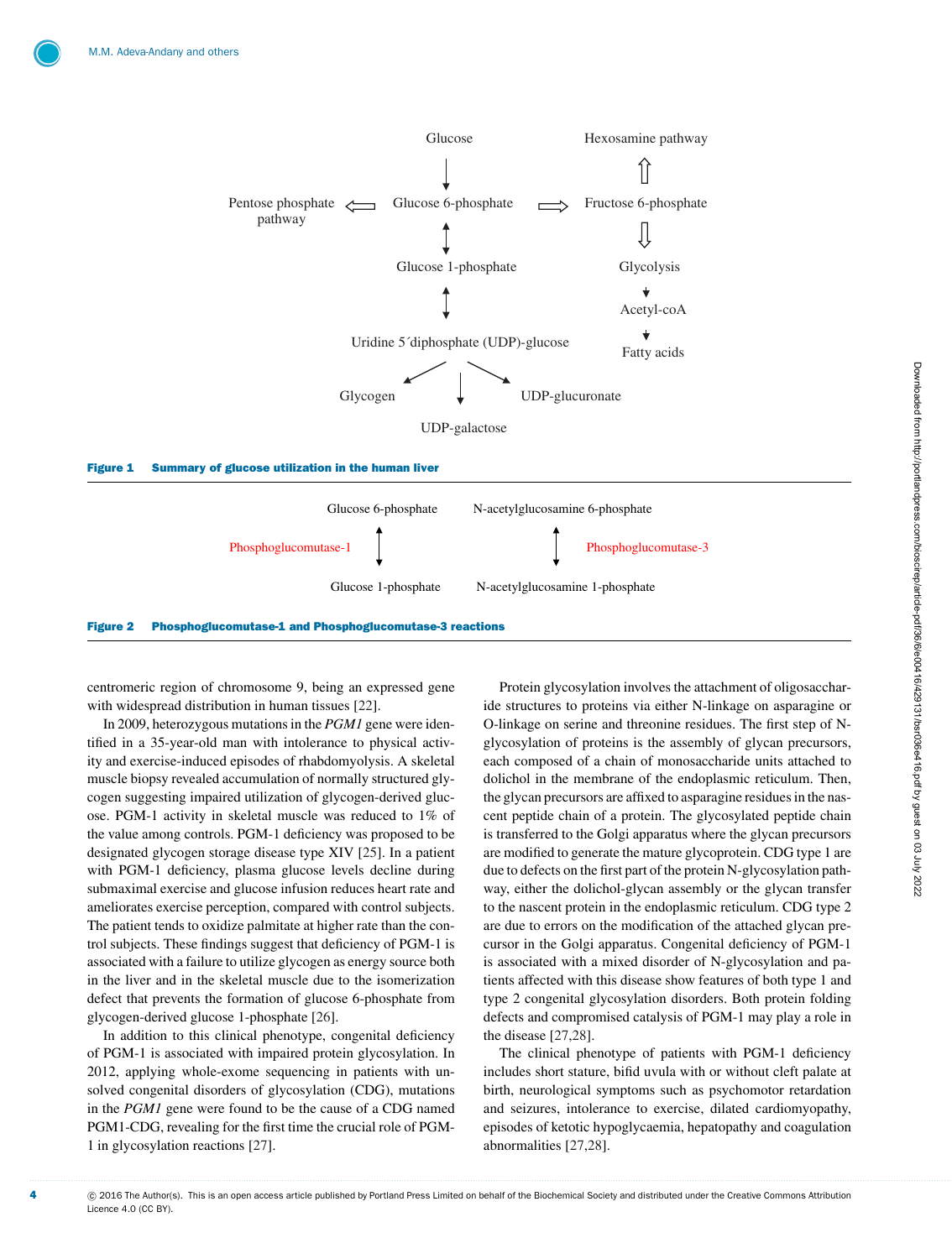<span id="page-4-0"></span>

Figure 3 Glucose 1-phosphate uridyltransferase or uridine 5**-** diphosphate (UDP)-glucose pyrophosphorylase (UGP) reactions

Supplementation with oral D-galactose (0.5–1 g/kg/day and maximum 50 g/day) has been proposed as therapy for PGM-1 deficiency, but a lactose-rich diet has not improved the clinical outcome in one patient with the disease [\[29\]](#page-13-8).

The pathophysiological mechanisms connecting PGM-1 deficiency with CDG and the clinical phenotype of the disease are unclear. In patients with PGM-1 deficiency, fibroblasts supplemented with galactose show restoration of protein glycosylation, suggesting that the intermediates required for glycosylation reactions may be produced in the presence of galactose. In addition, there is no evidence of glycogen accumulation in PGM-1 deficient, galactose-supplemented fibroblasts, suggesting that glycogen may be used by these cells [\[28\]](#page-13-7).

## *Formation of UDP–glucose: UDP–glucose pyrophosphorylase (glucose 1-phosphate uridyltransferase)*

The enzyme glucose 1-phosphate uridyltransferase or UDP– glucose pyrophosphorylase (UGP) catalyses the reversible formation of UDP-glucose and PP<sub>i</sub> from glucose 1-phosphate and UTP in the presence of  $Mg^{2+}$ . The crystal structure of the human UGP has been determined, revealing that the enzyme adopts an octameric structure [\[30\]](#page-13-9). In addition to UDP–glucose formation from glucose 1-phosphate, *in vitro* analyses reveal that human UGP may catalyse a similar reaction with galactose, the formation of UDP–galactose from galactose 1-phosphate and UTP [\(Figure 3\)](#page-4-0) [\[31\]](#page-13-10). Two isoenzymes of UGP are known in humans, UGP1 and UGP2, encoded by different genes. The gene encoding UGP1 is located on chromosome 1q21-q23 whereas the gene coding for UGP2 has been assigned to chromosome 2p13-p14. Northern blotting analysis reveals that UGP1 gene is expressed at the highest level in skeletal muscle, followed by liver, heart and kidney. UGP2 has been isolated from skeletal muscle [\[32\]](#page-13-11).

In the liver, UDP–glucose may be involved in several metabolic pathways, including glycogen synthesis, formation of UDP–glucuronate and formation of UDP–galactose. UDP– glucose is the immediate glucose donor for the synthesis of glycogen, supplying glucose residues for the initiation and the elongation of the glycogen particle. UDP–glucose is involved in the synthesis of UDP–glucuronate, which facilitates the excretion of endogenous compounds such as bilirubin and foreign molecules such as acetaminophen by converting them into more polar metabolites. In addition, UDP–glucose may be utilized to generate UDP–galactose from galactose 1-phosphate.

#### Glycogen Synthesis

In the human liver, a major quantitative pathway of glucose utilization is glycogen synthesis, glucose being stored as glycogen inside the hepatocytes until glycogen storage is filled. Food-derived glucose provides the direct pathway to synthesize glycogen after meals. Glucose derived from gluconeogenesis represents the indirect pathway and contributes to glycogen formation both during fed and fasted states. Approximately 50% of the glucose ingested is stored as glycogen during the post-prandial period in healthy subjects. After a meal, the majority of glycogen is formed via the direct pathway (73%), but the indirect pathway accounts for 27% of the glycogen formation [\[33\]](#page-13-12). The ability to store glucose as glycogen is reduced in patients with impaired glucose tolerance. Dietary carbohydrate overfeeding rises the concentration of liver glycogen in healthy volunteers. However, the capacity to store glycogen in the liver after carbohydrate overfeeding is limited and continued accumulation of liver glycogen, when the reserve is complete, is attenuated by an increase in glycogen release that occurs with increasing glycogen content [\[34\]](#page-13-13). Excess dietary glucose not stored as glycogen is converted into fat by hepatic *de novo* lipogenesis, which is an energetically expensive process [\[35\]](#page-13-14).

To synthesize glycogen, glucose is phosphorylated upon its entrance into the hepatocytes. Glucose 6-phosphate is isomerized into glucose 1-phosphate by PGM-1 and then converted into UDP–glucose by UGP. UDP–glucose is the immediate glucose donor for glycogen synthesis. Glycogenin initiates the synthesis of glycogen by autoglycosylation transporting glucose residues from UDP–glucose to itself, forming a short linear chain of approximately 10–20 glucose moieties. The elongation of this initial glycogen sequence is accomplished by glycogen synthase that transfers glucose moieties from UDP–glucose to the growing glycogen strand, providing the linear linkages between glucose residues. Glycogen branching enzyme introduces branch points in the glycogen particle. There are two isoforms of human glycogenin, glycogenin-1 and glycogenin-2, encoded by *GYG1* and *GYG2* genes respectively. Both isoenzymes are present in human liver. Diabetic males harbouring a *GYG2* deletion lack glycogenin-2 in liver biopsy samples, but they are able to synthesize glycogen, likely because they show glycogenin-1 expression in the liver [\[36\]](#page-13-15). There are two isoenzymes of glycogen synthase in humans, glycogen synthase-1 (GYS1), which is the isoform present in skeletal muscle and heart, and glycogen synthase-2 (GYS2), the liver isoenzyme. Congenital deficiency of liver glycogen synthetase (GYS2) due to mutations in the *GYS2* gene on chromosome 12p12.2 is an autosomal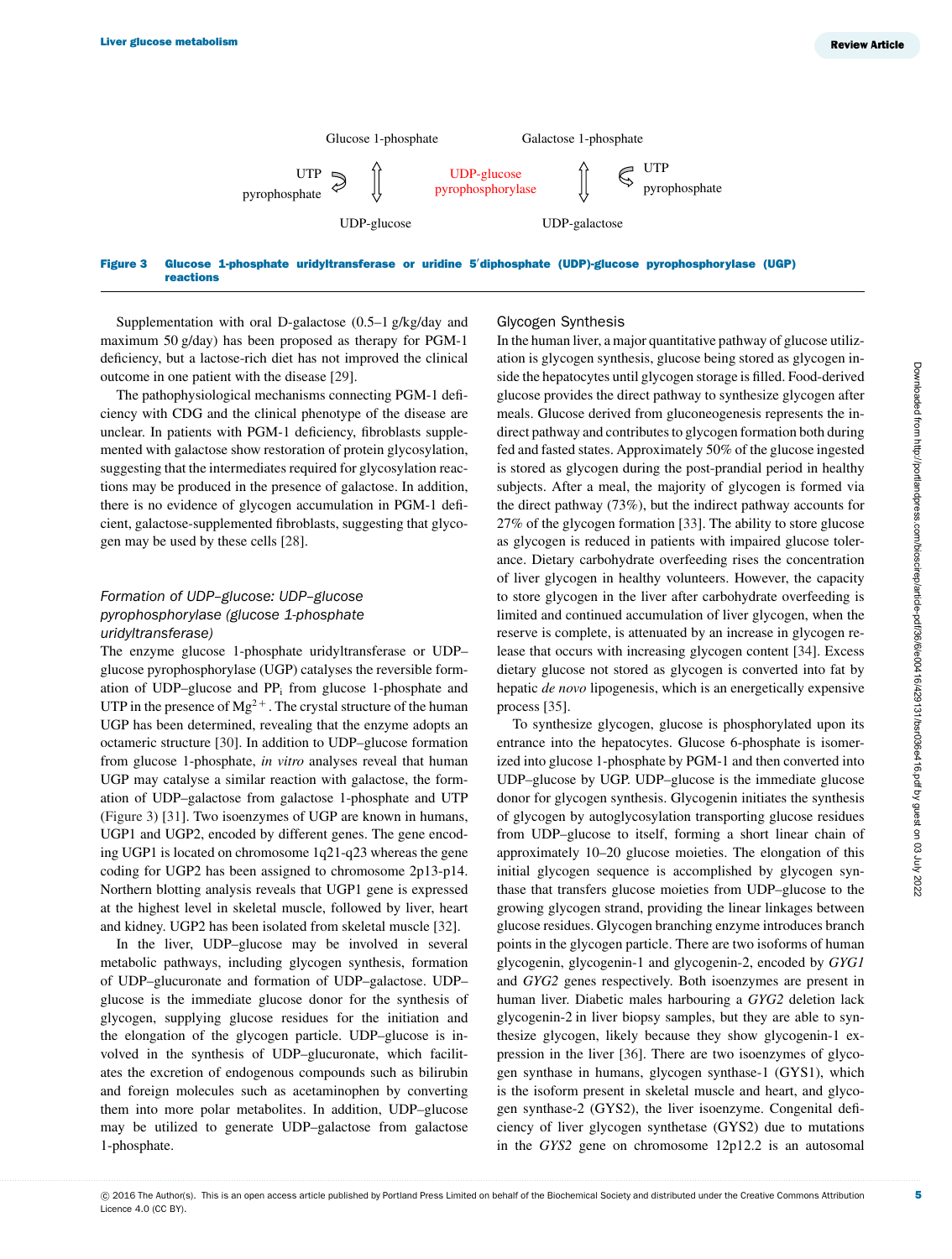<span id="page-5-0"></span>

recessive disease named glycogen storage disease type 0. Defective glycogen synthesis after meals leads to post-prandial hyperglycaemia, glucosuria and hyperlactatemia. Ketotic hypoglycaemia and ketonuria develop during fasting periods owing to low liver glycogen content. Diagnosis of the disease may require frequent measurements of blood glucose, lactate and ketone bodies in both the fed and fasting states (24-h metabolic profile), which show the characteristic biochemical disturbances. In liver biopsy samples, hepatocytes contain small amounts of glycogen and show moderate steatosis [\[37\]](#page-13-16). Congenital deficiency of glycogen branching enzyme is an autosomal recessive disorder that leads to accumulation of abnormally structured glycogen with fewer branched points resembling amylopectin in multiple tissues, including liver, heart, skeletal muscle and the nervous system.

## Formation of UDP–glucuronate: UDP–glucose dehydrogenase

In the human liver, a minor amount of UDP–glucose is converted to UDP–glucuronate that yields glucuronate residues to a variety of exogenous and endogenous compounds to allow their solubilization and excretion. Glucuronate residues are also incorporated to nascent glycosaminoglycans such as hyaluronan. The enzyme UDP–glucose dehydrogenase encoded by the gene *UGDH* converts UDP–glucose into UDP–glucuronate through two successive NAD <sup>+</sup> -dependent oxidation steps [\[38\]](#page-13-17). Human UDP–glucose dehydrogenase apoprotein has been purified [\[39\]](#page-13-18). Glucuronate residues derived from UDP–glucuronate are attached to endogenous molecules such as bilirubin and foreign compounds such as acetaminophen to assist in their elimination. The enzymes that attach glucuronate residues to a variety of chemical compounds are isoenzymes of UDP–glucuronosyltransferase [\[38\]](#page-13-17).

## Formation of UDP-galactose: galactose 1-phosphate uridyltransferase

Dietary  $\beta$ -D-galactose is metabolized by the Leloir pathway, composed of four enzymatic steps [\(Figure 4\)](#page-5-0). First,  $\beta$ -D-galactose is epimerized to  $\alpha$ -D-galactose by galactose mutarotase. Second,  $\alpha$ -D-galactose is phosphorylated to galactose 1-phosphate by galactokinase. Third, the reaction galactose 1-phosphate  $+$  UDP–glucose generates UDP–galactose  $+$  glucose 1-phosphate. This reaction is catalysed by galactose 1-phosphate uridyltransferase (GALT) that transfers an UMP group from UDP–glucose to galactose 1-phosphate thereby generating UDP–galactose and glucose 1-phosphate. Finally, UDP–galactose is epimerized to UDP– glucose by UDP–galactose 4-epimerase (GALE). The X-ray crystallographic structure of this enzyme has been reported [\[40\]](#page-13-19).

In humans, defects in the genes encoding galactokinase, GALT or GALE cause galactosaemia. Congenital defects in GALT result in galactosaemia-1 or classic galactosaemia, congenital deficit of galactokinase causes galactosaemia-2 whereas GALE deficiency leads to a rare form of galactosaemia. No human disease has been associated with galactose mutarotase deficiency, although the human gene encoding this protein has been cloned.

In patients with classic galactosaemia due to GALT deficiency, galactose 1-phosphate is accumulated and the production of UDP–galactose is reduced, impairing the incorporation of galactose to proteins and lipids. A deficiency of galactosecontaining glycoproteins and glycolipids is observed in these patients [\[31\]](#page-13-10). In addition to GALT action, UDP–galactose may be generated from galactose 1-phosphate by the enzyme UGP, as mentioned above [\(Figure 3\)](#page-4-0). The ability of human UGP to convert galactose 1-phosphate into UDP–galactose may be important to alleviate galactose 1-phosphate accumulation in patients with classic galactosaemia due to GALT deficiency [\[31\]](#page-13-10).

# *Isomerization of glucose 6-phosphate into fructose 6-phosphate: glucose 6-phosphate isomerase or phosphoglucoisomerase*

Glucose 6-phosphate isomerase (GPI) is the enzyme that catalyses the reversible isomerization of fructose 6-phosphate and glucose 6-phosphate. The gene encoding GPI is located on chromosome 19q and its structure has been determined. Congenital GPI deficiency is a common disease leading to hydrops fetalis, chronic non-spherocytic hemolytic anaemia and neuromuscular dysfunction. Patients with inherited GPI deficiency show reduction in the synthesis of glycerolipids. Patients with rheumatoid arthritis have increased serum levels of GPI [\[41\]](#page-13-20).

Fructose 6-phosphate may either be combined with glutamine to initiate the hexosamine pathway or continue the glycolytic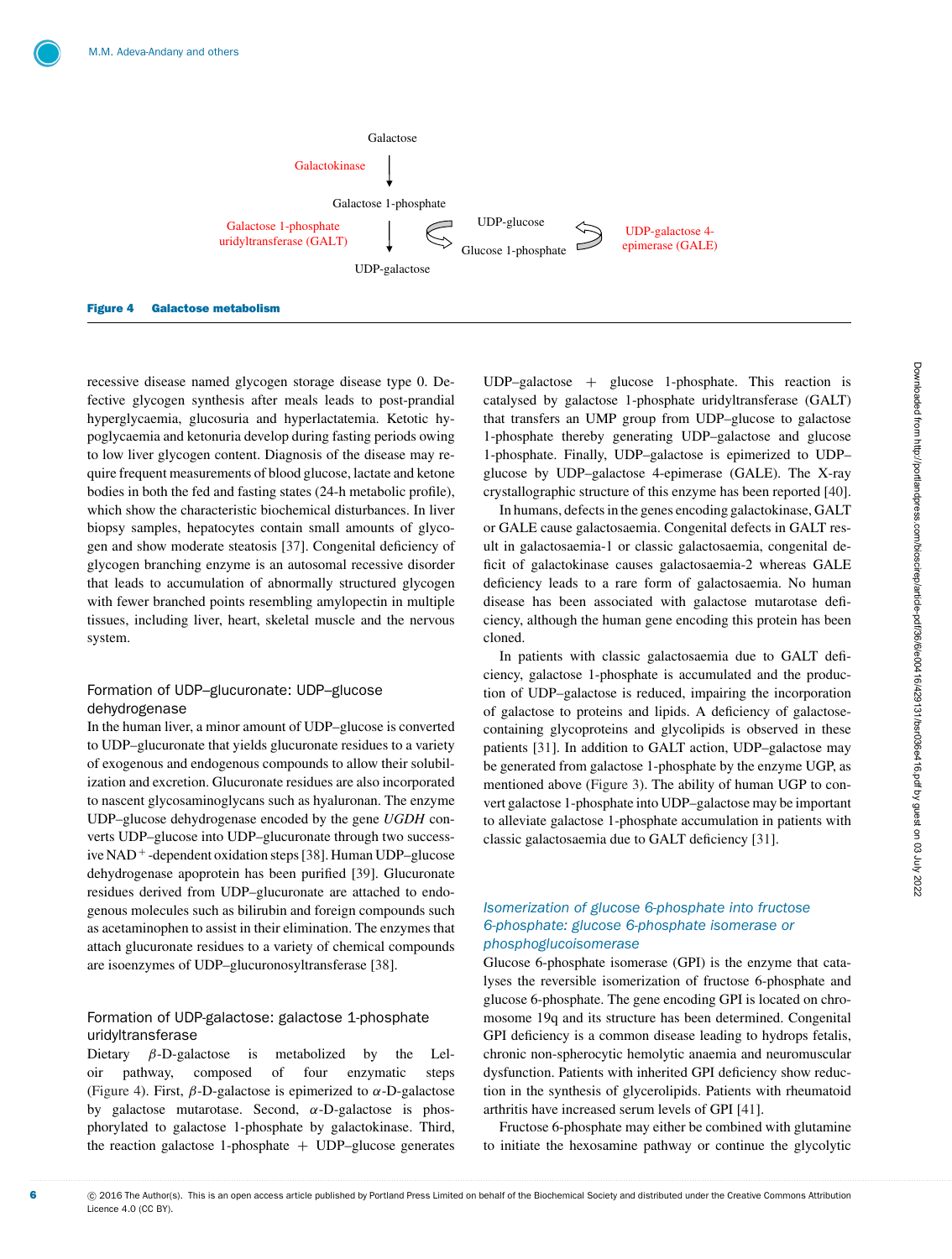<span id="page-6-0"></span>

Figure 5 Hexosamine pathway

pathway to form pyruvate that may be decarboxylated into acetyl-CoA to initiate fatty acid synthesis.

#### *Hexosamine pathway*

The hexosamine pathway produces UDP-*N*-acetylglucosamine and glutamate from glucose and glutamine [\(Figure 5\)](#page-6-0). UDP-*N*acetylglucosamine yields *N*-acetylglucosamine residues to build glycans that are attached to proteins and lipids, similarly to other nucleotide sugars such as UDP–galactose, being an essential precursor for glycosylation reactions. The enzyme that catalyses the addition of *N*-acetylglucosamine moieties to proteins is UDP-*N*-acetylglucosamine transferase whereas the enzyme that catalyses the removal of *N*-acetylglucosamine units from proteins is *N*-acetylglucosaminidase [\[42\]](#page-13-21). *In vitro* studies using HeLa and HEK293T cell lines show that *N*-acetylglucosamine O-glycosylation by human UDP-*N*-acetylglucosamine transferase may indirectly regulate DNA demethylation, although the physiological implication of this finding is uncertain. The extent of *N*-acetylglucosamine glycosylation is regulated by the concentration of glucose in the culture medium. High levels of glucose lead to increased *N*-acetylglucosamine glycosylation of proteins, presumably as a result of increased production of intracellular UDP-*N*-acetylglucosamine [\[43\]](#page-13-22).

The sequence of reactions that composes the hexosamine pathway to synthesize UDP-*N*-acetylglucosamine in humans starts with the formation of fructose 6-phosphate from glucose 6-phosphate catalysed by GPI. Next, the enzyme glucosamine

6-phosphate synthase or glutamine:fructose 6-phosphate amidotransferase (GFAT) generates glucosamine 6-phosphate from fructose 6-phosphate and L-glutamine. Acetylation of glucosamine 6-phosphate by glucosamine 6-phosphate*N*-acetyltransferase (GNA1) renders *N*-acetylglucosamine 6-phosphate. *N*acetylglucosamine-phosphate mutase (AGM1), also named PGM3, catalyses the reversible interconversion between *N*-acetylglucosamine 6-phosphate and *N*-acetylglucosamine 1-phosphate. Finally, the enzyme UDP-*N*-acetylglucosamine pyrophosphorylase (UAP1) or *N*-acetylglucosamine 1-phosphate uridyltransferase converts *N*-acetylglucosamine 1-phosphate into UDP-*N*-acetylglucosamine, the end product of the hexosamine pathway [\[40\]](#page-13-19).

#### Synthesis of glucosamine 6-phosphate

Glucosamine 6-phosphate synthase or GFAT catalyses the formation of glucosamine 6-phosphate  $+$  glutamate from fructose 6-phosphate + glutamine. Glucosamine 6-phosphate synthase transfers the amino group from the L-glutamine amide to Dfructose 6-phosphate producing glutamate and glucosamine 6 phosphate. Human glucosamine 6-phosphate synthase has been cloned and the functional protein has been expressed in *Escherichia coli*. The gene coding human glucosamine 6-phosphate synthase has been mapped to chromosome 2p13. The end product of the hexosamine pathway, UDP-*N*-acetylglucosamine, exerts a feedback inhibition upon glucosamine 6-phosphate synthase activity. *In vitro* studies show that saturated fatty acids palmitate

7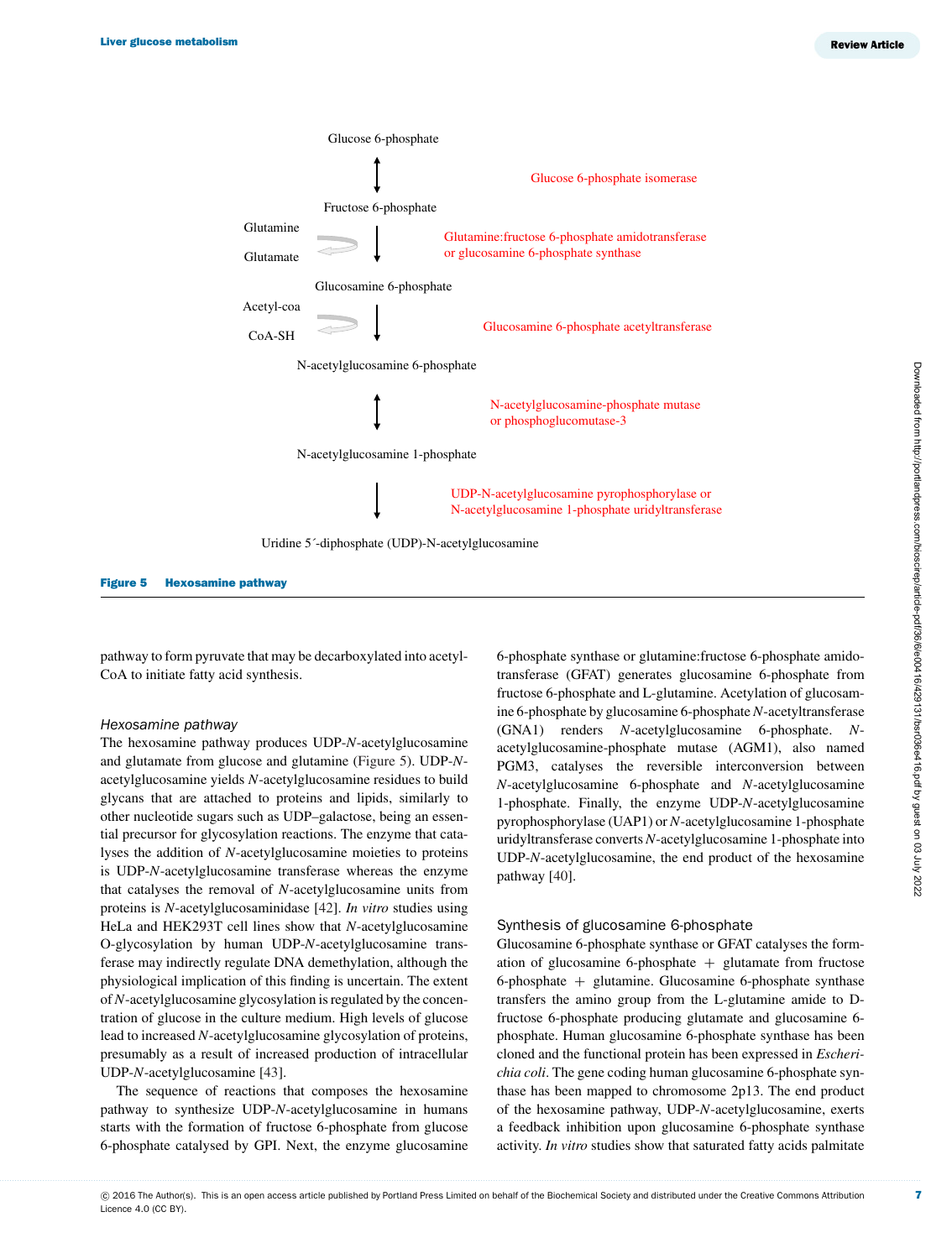(C16:0) and stearate (C18:0) increase the expression of glucosamine 6-phosphate synthase mRNA and protein in cultured myotubes from human skeletal muscle whereas unsaturated fatty acids or glucose have no effect [\[44\]](#page-13-23).

#### Acetylation of glucosamine 6-phosphate into *N*-acetylglucosamine 6-phosphate

The enzyme GNA1 catalyses the transfer of an acetyl group from acetyl-CoA to the primary amine of glucosamine 6-phosphate producing *N*-acetylglucosamine 6-phosphate and free coenzyme A (CoA-SH). The crystal structure of this enzyme from human liver has been ascertained. The human gene coding *GNA1* is located to 14q22.1 [\[45\]](#page-13-24). Human *GNA1* is able to transfer to glucosamine 6-phosphate acyl groups up to four carbons in length, including acetyl, propionyl, butyryl and isobutyryl whereas isovaleryl-CoA and decanoyl-CoA do not serve as donor substrates [\[46\]](#page-13-25). Glucose 6-phosphate inhibits human *GNA1* and the binding site of glucose 6-phosphate has been identified [\[47\]](#page-13-26).

## Formation of *N*-acetylglucosamine 1-phosphate from *N*-acetylglucosamine 6-phosphate

In 2002, it was noticed that the human enzyme AGM1 is identical with PGM-3. This enzyme is encoded by the gene *AGM1* and catalyses the reversible interconversion of *N*-acetylglucosamine 6-phosphate and *N*-acetylglucosamine 1-phosphate [\(Figure 2\)](#page-3-1). The gene *AGM1* maps to chromosome 6 [\[24\]](#page-13-3).

Autosomal recessive mutations in the *AGM1* gene cause CDG characterized by wide clinical manifestations including severe atopy, increased serum IgE levels, immune deficiency, autoimmunity and neurocognitive impairment from early life. Atopic diatheses may include asthma and food, drug and environmental allergies. Defects in T-cell function are suggested by persistent low-level EBV viraemia despite detectable EBV IgG and the development of EBV nodular sclerosing Hodgkin lymphomas. The patients may have recurrent skin and soft tissues infections, otitis, pulmonary infections, bronchiectasies and chronic respiratory failure. Immune-mediated disease may develop, including cutaneous leukocytoclastic vasculitis and membranoproliferative glomerulonephritis. In these patients, impaired function of PGM-3 is demonstrated by decreased enzyme activity and reduced UDP-*N*-acetylglucosamine, along with decreased O- and Nlinked protein glycosylation. *N*-acetylglucosamine supplementation restores intracellular UDP-*N*-acetylglucosamine levels in PGM-3-deficient cells [\[48\]](#page-13-27).

Homozygous mutations in *PGM3* have been identified to cause a type of primary immunodeficiency termed congenital hyper-IgE syndrome, associated with impaired T-cell function [\[49\]](#page-13-28).

The pathophysiological mechanisms linking PGM-3 deficiency with CDG and primary immunodeficiency syndromes are unclear. Accurate glycosylation of immune receptors, immunoglobulins, proteins of complement and cytokines may be essential for the integrity of immune function [\[48\]](#page-13-27).

#### Formation of UDP-*N*-acetylglucosamine from *N*-acetylglucosamine 1-phosphate

*N*-acetylglucosamine 1-phosphate is converted into UDP-*N*acetylglucosamine, the end product of the hexosamine pathway, by the enzyme UAP1 or *N*-acetylglucosamine 1-phosphate uridyltransferase. Human UAP1 is encoded by the gene *UAP1* located to 1q23.3. The human UAP1 cDNA isolated from a human testis cDNA library is identical with previously reported AGX1. UAP1 is highly expressed in prostate cancer and confers cancer cells growth advantage. UAP1 catalyses the reversible transfer of an uridyl group from UTP to *N*-acetylglucosamine 1-phosphate in the presence of  $Mg^{2+}$  or  $Mn^{2+}$ , producing UDP-*N*-acetylglucosamine and releasing PP<sub>i</sub> from UTP [\[50\]](#page-13-29). UAP1 also catalyses the synthesis of UDP-*N*-acetylgalactosamine from *N*-acetylgalactosamine 1-phosphate and UTP [\(Figure 6\)](#page-8-0). The crystal structure of UAP1 has been solved [\[50\]](#page-13-29).

#### *Glucose oxidation to carbon dioxide*

But for the post-prandial period, the liver is not predominantly oxidative, unlike the brain and the active skeletal muscle that consume most of the circulating glucose. Glucose is oxidized to carbon dioxide through a series of metabolic pathways, namely glycolysis in the cytosol followed by the tricarboxylic acid (TCA) cycle and the respiratory chain in the mitochondrial network. Glycolysis produces a small amount of ATP, but most ATP is generated through the oxidative phosphorylation of ADP, an oxygenconsuming reaction that takes place in the mitochondrial network.

The glycolytic pathway produces pyruvate from glucose in the cytosol. A small amount of ATP and NADH is generated (2 mol of ATP and NADH per mol of glucose). Oxygen is not required for glycolysis to proceed. Glucose is sequentially converted into glucose 6-phosphate, fructose 6-phosphate and fructose 1,6-bisphosphate, which is split into dihydroxyacetone phosphate and glyceraldehyde 3-phosphate, two trioses that may be converted into each other. Glyceraldehyde 3-phosphate is sequentially transformed into 1,3-bisphosphoglycerate, 3-phosphoglycerate, 2-phosphoglycerate, phosphoenolpyruvate and pyruvate [\[51\]](#page-14-0).

Pyruvate dehydrogenase (PDH) is a multiprotein complex that catalyses the irreversible oxidative decarboxylation of pyruvate to acetyl-CoA in the mitochondrial network, whereas NAD<sup>+</sup> is reduced to NADH. The PDH reaction allows the entrance of acetate into the TCA cycle. Congenital PDH deficiency usually presents during the first year of life and is characterized by heterogeneous neurological features, hyperammonaemia and lactic acidosis [\[52\]](#page-14-1).

Acetate enters the TCA cycle as acetyl-CoA, being combined with oxaloacetate to form citrate whereas CoA is liberated. Citrate is sequentially converted into isocitrate, 2-oxoglutarate  $(\alpha$ oxoglutarate), succinyl-CoA, succinate, fumarate, L-malate and finally oxaloacetate, closing the cycle. Several reactions in the TCA cycle provide NADH and FADH<sub>2</sub> that are subsequently oxidized in the mitochondrial respiratory chain to produce ATP [\[53\]](#page-14-2).

NADH and  $FADH<sub>2</sub>$  generated during glycolysis and the TCA cycle are oxidized to  $NAD<sup>+</sup>$  and FAD in the inner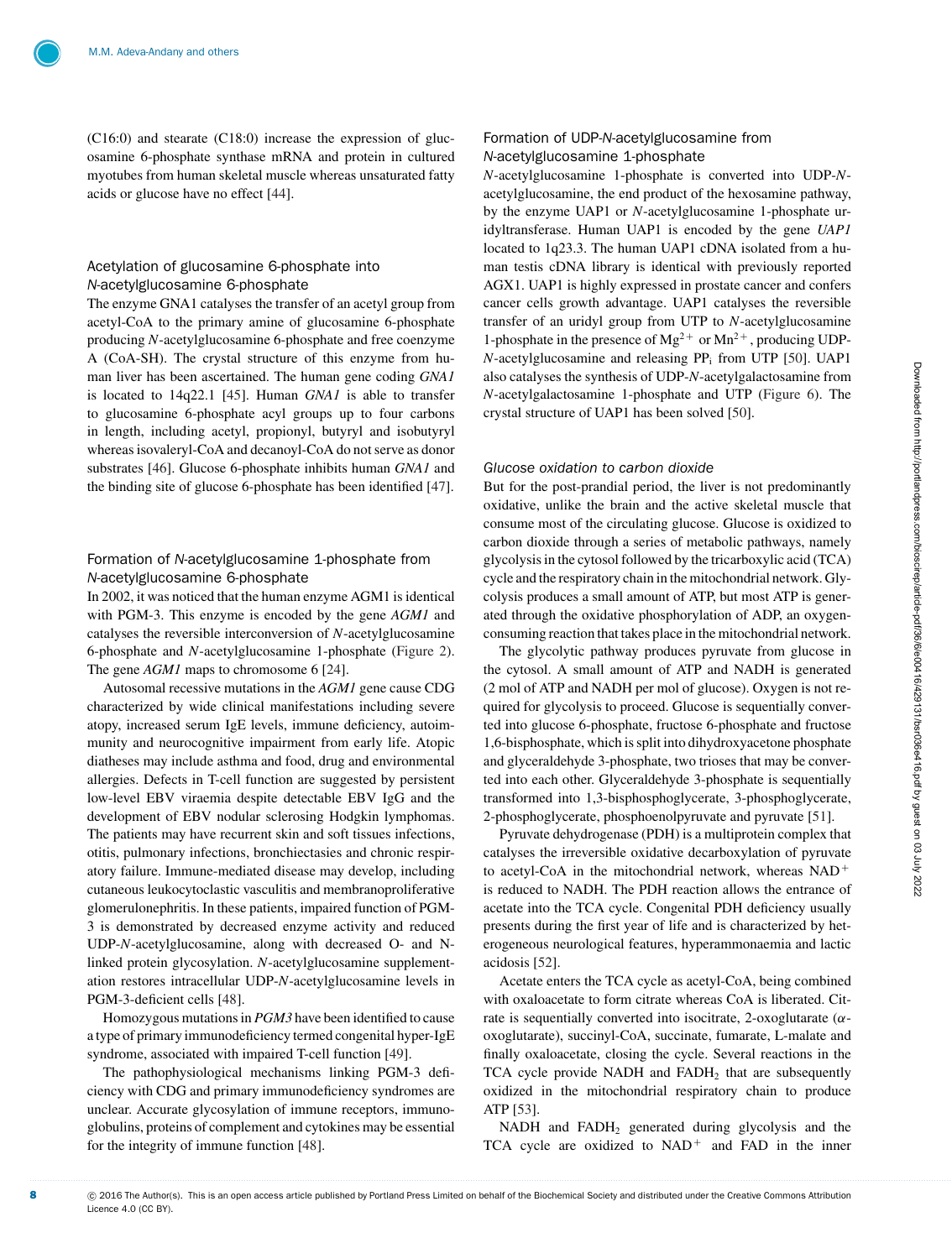<span id="page-8-0"></span>

mitochondrial membrane providing reducing equivalents (electrons) that are transported along the components of the respiratory chain to reach ultimately molecular oxygen, which is reduced to water. The transfer of reducing equivalents through the components of the respiratory chain supplies the energy that is used to synthesize ATP via the oxidative phosphorylation of ADP [\[54\]](#page-14-3).

#### *Fatty acid synthesis from acetyl-CoA*

Surplus dietary carbohydrate stimulates whole body carbohydrate oxidation while suppressing the oxidation of fat. However, the capacity to oxidize excess dietary carbohydrate is limited and when surpassed, additional glucose is converted into fatty acids in the liver. Excess dietary carbohydrate increases body fat stores both by suppression of the oxidation of dietary fat and by conversion of the surplus carbohydrate to fat [\[35\]](#page-13-14).

Among healthy subjects, carbohydrate overfeeding increases hepatic *de novo* lipogenesis compared with a control diet. Glucose and sucrose have similar effect increasing *de novo* lipogenesis when overfed. After glucose loading, lipogenesis is markedly increased at the expense of glycogen synthesis. Further, net *de novo* lipogenesis from carbohydrate occurs in normal volunteers who are in calorie balance, as the consumption of a eucaloric low fat high carbohydrate diet increases palmitate synthesis and elevates the plasma concentration of palmitate-enriched triacylglycerol in VLDL particles. Conversely, low carbohydrate diets reduce *de novo* lipogenesis [\[35\]](#page-13-14).

In the cytosol of hepatocytes, fatty acids are synthesized from acetyl-CoA exported from the mitochondria. NADPH derived from the pentose phosphate pathway is required for the reductive synthesis of fatty acids. Acetyl-CoA formed inside the mitochondria may be exported to the cytosol either as acetyl-carnitine generated by the enzyme carnitine acetyltransferase (CRAT) or as citrate formed in the first reaction of the TCA cycle. CRAT catalyses the reversible transfer of short-chain acyl groups such as acetyl-CoA between the CoA and L-carnitine in the mitochondrial matrix of hepatocytes. The formation of acetyl-carnitine allows the exit of acetyl groups from the mitochondria into the cytoplasm [\[55\]](#page-14-4). In the first reaction of the TCA cycle, acetyl-CoA is combined with oxaloacetate by the enzyme citrate synthase generating citrate. Mitochondrial citrate is exported to the cytoplasm where the citrate cleavage enzyme or ATP citrate lyase (ACLY) reforms acetyl-CoA and oxaloacetate from citrate. ACLY is acetylated at lysine residues. Acetylation increases enzyme stability. Conversely, the protein deacetylase sirtuin-2 deacetylates and destabilizes ACLY [\[56\]](#page-14-5).

The enzyme acetyl-CoA carboxylase catalyses the carboxylation of acetyl-CoA into malonyl-CoA. Acetyl-CoA and malonyl-CoA are utilized to synthesize long-chain fatty acids, such as palmitate. Insulin and citrate activate acetyl-CoA carboxylase, promoting malonyl-CoA formation and the synthesis of fatty acids [\[57\]](#page-14-6). In contrast, glucagon and palmitate inhibit acetyl-CoA carboxylase and the synthesis of fatty acids. Phosphorylation of acetyl-CoA carboxylase by 5'-AMP-dependent protein kinase (AMPK) inactivates the enzyme, inhibiting malonyl-CoA formation and the synthesis of fatty acids [\[57\]](#page-14-6).

Cytosolic fatty acid synthase catalyses the *de novo* synthesis of long-chain fatty acids from acetyl-CoA, malonyl-CoA and NADPH. Palmitate or hexadecanoate (C16:0), a 16-carbon saturated fatty acid, is the main product of the reaction catalysed by fatty acid synthase in the cytosol. Human fatty acid synthase-1 is a homodimer. Each of the two identical dimers possesses seven structural and functional domains [\[58\]](#page-14-7).

#### *Pentose phosphate pathway*

The pentose phosphate pathway is a physiological route of glucose metabolism in the cytosol that provides reducing equivalents (NADPH) and ribose 5-phosphate [\(Figure 7\)](#page-9-0). In the hepatocytes, NADPH is required for the synthesis of fatty acids. In the red blood cells, NADPH is predominantly used to maintain glutathione in the reduced state, protecting cells from oxidative damage. Ribose 5-phosphate is a pentose required for the synthesis of nucleotides, such as those found in RNA, DNA, NADH, FAD or CoA.

In the first step of the pentose phosphate pathway, glucose 6-phosphate is oxidized into gluconolactone and carbon dioxide by glucose 6-phosphate dehydrogenase whereas NADP<sup>+</sup> is reduced to NADPH. Studies *in vitro* have shown that glucose 6-phosphate dehydrogenase undergoes *O*-linked β-*N*acetylglucosamine glycosylation in response to hypoxia. Glycosylation activates the enzyme and increases glucose flux through the pentose phosphate pathway, but the clinical implication of this finding is uncertain. In the second reaction of the pentose phosphate pathway, gluconolactonase converts gluconolactone into 6-phosphogluconate. Then, 6-phosphogluconate is oxidized by 6 phosphogluconate dehydrogenase to yield ribulose 5-phosphate whereas  $NADP<sup>+</sup>$  is reduced to NADPH. Ribulose 5-phosphate may either be isomerized to ribose 5-phosphate or epimerized into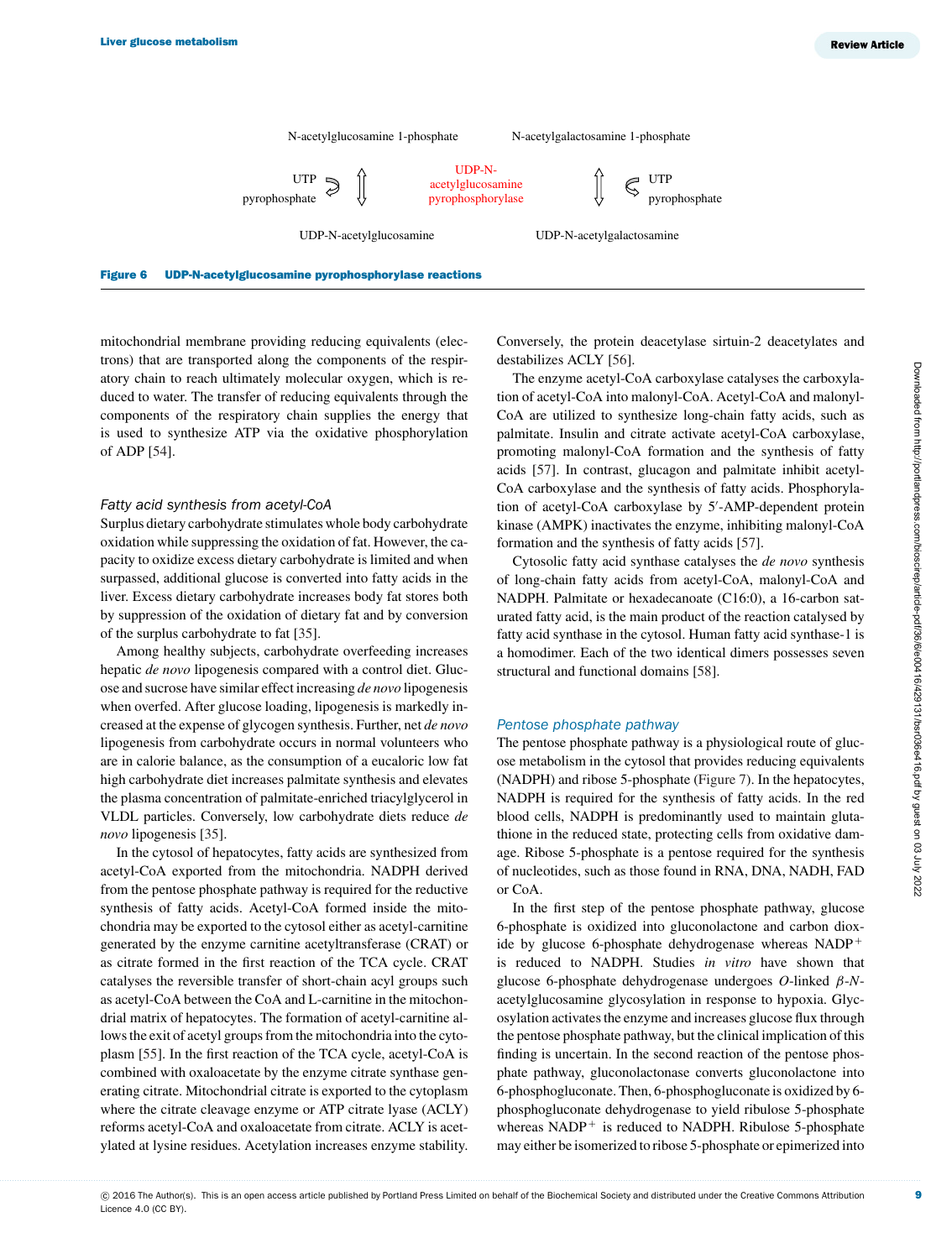<span id="page-9-0"></span>

xylulose 5-phosphate. Transketolase is responsible for the cleaving of a two-carbon unit from xylulose 5-phosphate and adding that two carbon unit to ribose 5-phosphate resulting in glyceraldehyde 3-phosphate and sedoheptulose 7-phosphate. The combination of glyceraldehyde 3-phosphate and dihydroxyacetone phosphate by aldolase produces fructose 6-phosphate. Transaldolase is responsible for cleaving a three carbon unit from sedoheptulose 7-phosphate and adding that three carbon unit to glyceraldehyde 3-phosphate resulting in erythrose 4-phosphate and fructose 6-phosphate. Transketolase may also be responsible for the cleaving of a two carbon unit from xylulose 5-phosphate and adding that two carbon unit to erythrose 4-phosphate resulting in glyceraldehyde 3-phosphate and fructose 6-phosphate [\[59\]](#page-14-8).

Glyceraldehyde 3-phosphate and fructose 6-phosphate are intermediates of the glycolytic pathway and the pentose phosphate pathway, connecting the two metabolic routes. Rapidly dividing cells such as cancer cells require activation of the pentose phosphate pathway to produce DNA for rapid cellular division, explaining both the excessive consumption of glucose in the presence of oxygen by fast-growing tumour cells (Warburg effect) and the excessive production of lactate associated with uncontrolled malignancy. Congenital deficiency involving enzymes of the pentose phosphate pathway has been rarely reported, except for the first enzyme, glucose 6-phosphate dehydrogenase. Congenital deficiency of glucose 6-phosphate dehydrogenase is a common disease that causes hemolytic anaemia and neonatal ictericia [\[60\]](#page-14-9).

# HEPATIC GLUCOSE PRODUCTION

The human liver possesses the remarkable ability to produce glucose that is released to the systemic circulation and used by other tissues, particularly during periods of fasting. Hepatic glucose production derives from glycogen breakdown (glycogenolysis) and from *de novo* synthesis of glucose (gluconeogenesis). The liver is the main human tissue able to synthesize glucose although the proximal tubule of the kidney may produce a limited amount from carbohydrate skeletons of amino acids used to produce ammonium, such as glutamine, particularly in response to acidosis.

Both gluconeogenesis and glycogenolysis contribute to hepatic glucose production. During short-term periods of fasting, glycogenolysis is the predominant source of glucose released to the bloodstream. However, during prolonged periods of fasting, the glycogen reserve is gradually consumed and glycogenolysis decreases as glycogen store is depleted. Then, gluconeogenesis becomes the predominant source of glucose to the human body. The contribution of gluconeogenesis to hepatic glucose production increases gradually with prolonged fasting so that after approximately 42 h of fasting, gluconeogenesis accounts for almost all of glucose production in healthy subjects. Likewise, during insulin-induced hypoglycaemia (55 mg/dl) that mimics starvation periods in healthy volunteers, glycogenolysis accounts initially for 85% of hepatic glucose output, but once hypoglycaemia becomes established the contribution of gluconeogenesis increases to 77–94% [\[61\]](#page-14-10).

Among healthy individuals, a reduction of fatty acid availability inhibits gluconeogenesis, the rate of gluconeogenesis being positively correlated with the rate of fatty acid oxidation. Reduced fatty acid oxidation in the liver suppresses gluconeogenesis due at least in part to decreased production of acetyl-CoA, which is an activator of pyruvate carboxylase [\[4,](#page-12-3)[62\]](#page-14-11). Insulin inhibits adipose lipolysis and consequently reduces plasma concentration of fatty acids and fatty acid availability to be oxidized, suppressing gluconeogenesis. However, the inhibitory effect of insulin on hepatic gluconeogenesis is limited despite its suppressing effect on adipose lipolysis. Insulin infusion to normal subjects fasted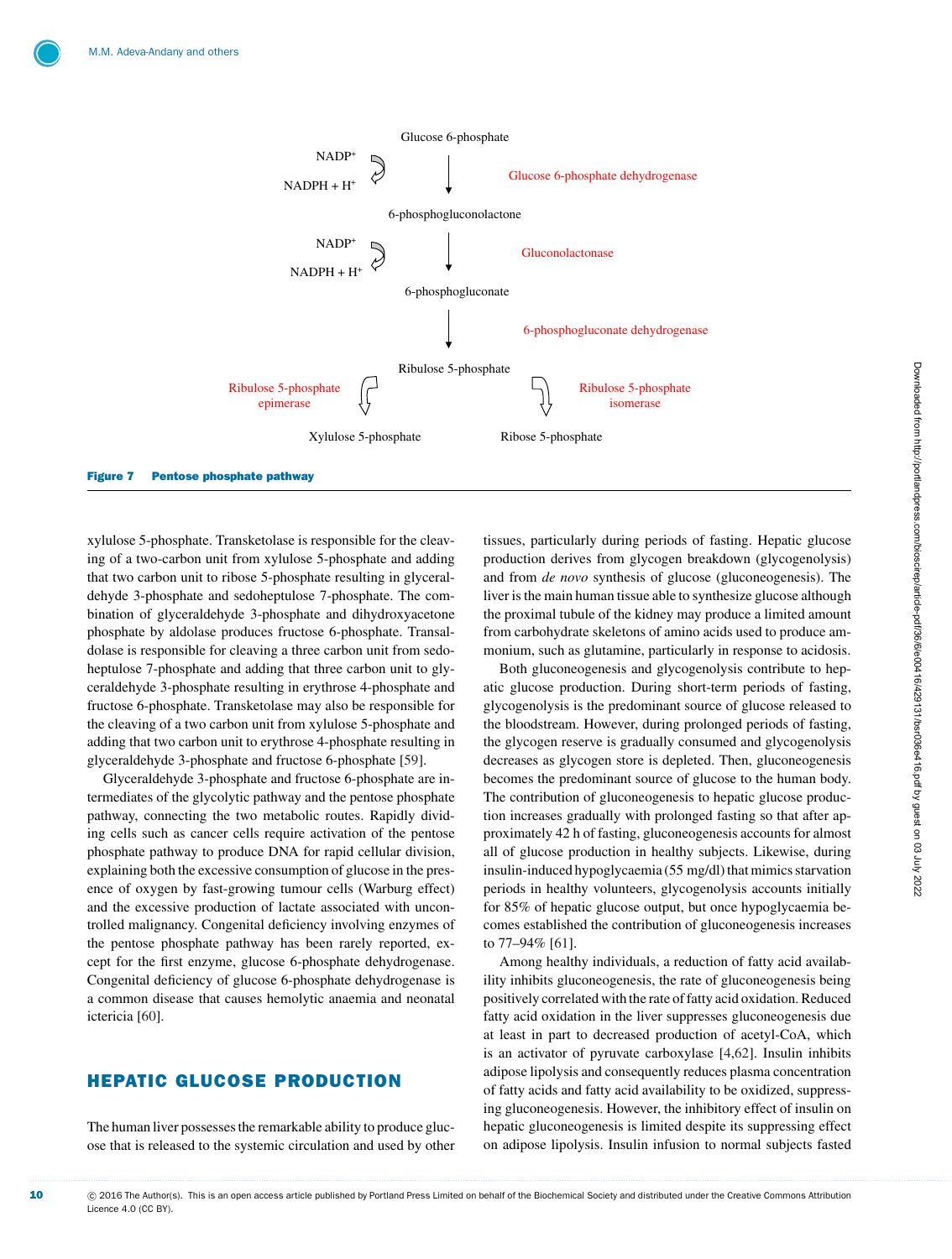overnight almost completely suppresses fatty acid availability and oxidation, but gluconeogenesis flux is reduced by only 20%. In healthy subjects, insulin reduces hepatic glucose output predominantly by reducing glycogenolysis and enhancing glycogen accumulation [\[4\]](#page-12-3). By contrast, glucagon has a transient effect reducing liver glycogen content and raising plasma glucose concentration. Net hepatic glycogenolysis accounts for 93% of the increase in hepatic glucose production during glucagon infusion to healthy volunteers. The transitory effect of glucagon on hepatic glucose production is not caused by depletion of hepatic glycogen stores [\[63\]](#page-14-12).

After ingestion of a mixed meal, hepatic glucose output is inhibited predominantly at the expense of a suppression of glycogenolysis. Gluconeogenesis remains active during the postprandial period, although its rate is attenuated [\[33\]](#page-13-12). The suppression of glycogenolysis and to a lesser extent gluconeogenesis and the activation of glycogen synthesis during the post-prandial period is mainly driven by stimulation of insulin secretion and suppression of glucagon secretion [\[64\]](#page-14-13).

#### Gluconeogenesis

The liver synthesizes glucose *de novo* from precursors such as fructose, lactate, alanine and glycerol via the gluconeogenesis pathway. Glutamine is a predominant precursor of gluconeogenesis in the kidney. Glucose synthesized from gluconeogenesis in the liver is used to replenish liver glycogen stores and to supply glucose to the bloodstream.

Aldolase B catalyses the conversion of fructose 1 phosphate into dihydroxyacetone phosphate and glyceraldehyde 3-phosphate, two trioses that may combine to form fructose 1,6-bisphosphate, which is incorporated to the gluconeogenesis pathway to produce glucose. Congenital deficiency of aldolase B causes hereditary fructose intolerance [\[65\]](#page-14-14). Fructose 1,6-bisphosphatase catalyses the dephosphorylation of fructose 1,6-bisphosphate to fructose 6-phosphate and  $P_i$  in the cytosol. Congenital deficiency of fructose 1,6-bisphosphatase is a rare autosomal recessive disorder leads to impaired gluconeogenesis. Affected patients usually present with episodes of severe hyperventilation due to lactic acidosis and hypoglycaemia occurring with fasting [\[66\]](#page-14-15).

Lactate dehydrogenase (LDH) catalyses the reversible interconversion of lactate and pyruvate. Oxidation of lactate yields pyruvate whereas  $NAD<sup>+</sup>$  is reduced to NADH. Reduction of pyruvate by LDH renders lactate whereas NADH is oxidized to  $NAD<sup>+</sup>$ . In the skeletal muscle, the LDH reaction proceeds towards lactate formation. Lactate is then transported to the liver where LDH acts in the opposite direction, generating pyruvate to produce glucose via the gluconeogenesis pathway [\[67\]](#page-14-16).

Alanine aminotransferase (ALT) or glutamate pyruvate transaminase catalyses the reversible transamination of L-alanine and  $\alpha$ -oxoglutarate (2-oxoglutarate) to yield pyruvate and Lglutamate respectively. Similarly to lactate, the reaction proceeds predominantly towards the formation of alanine in the skeletal muscle. Alanine is then transported to the liver to form pyruvate that is used to synthesize glucose by the gluconeogenesis path-

way. Among healthy subjects, alanine is the principal amino acid released by skeletal muscle and extracted by the liver to generate glucose during the post-absorptive period. In healthy subjects fasted for 60 h, alanine infusion is accompanied by an 80% rise in splanchnic glucose output and a 16% rise in arterial glucose concentration. Likewise, an increment in blood glucose level is demonstrable after alanine administration in subjects fasted 3– 4 weeks [\[68\]](#page-14-17).

Glycerol contribution to endogenous glucose production ranges from approximately 3%–22% depending on the duration of fasting. In the post-absorptive state, approximately 3% of plasma glucose is derived from glycerol, but glycerol contributes approximately 22% of endogenous glucose production with prolonged fasting among healthy humans. Under this condition, up to 100% of the glycerol turnover is diverted to glucose formation [\[69\]](#page-14-18).

To produce glucose in the liver, lactate and alanine are first converted to pyruvate. The carboxylation of pyruvate into oxaloacetate by pyruvate carboxylase is the first reaction of the gluconeogenic pathway from lactate and alanine and occurs inside the mitochondrial network. Acetyl-CoA is the allosteric activator of human pyruvate carboxylase and therefore accumulation of acetyl-CoA from fatty acid oxidation or other sources stimulates gluconeogenesis. During fasting, pyruvate carboxylation in the liver is activated to produce glucose whereas pyruvate decarboxylation by the PDH complex to oxidize glucose is suppressed [\[62\]](#page-14-11). The enzyme phosphoenolpyruvate carboxykinase (PEPCK) catalyzes the formation of phosphoenolpyruvate from oxaloacetate. In the cytosol, phosphoenolpyruvate is sequentially transformed into 2-phosphoglycerate, 3-phosphoglycerate, 1,3 bisphosphoglycerate, and glyceraldehyde 3-phosphate, a triose that may be interconverted into dihydroxyacetone phosphate. The combination of glyceraldehyde 3-phosphate and dihydroxyacetone phosphate produces fructose 1,6-bisphosphate. The dephosphorylation of fructose 1,6-bisphosphate renders fructose 6-phosphate, which is transformed into glucose 6-phosphate [\[70\]](#page-14-19). The enzymes pyruvate carboxylase, PEPCK and fructose 1,6 bisphosphatase catalyse irreversible steps in the gluconeogenesis pathway. Congenital deficiency of any of these enzymes leads to intolerance to fasting with ketotic hypoglycaemia and lactic acidosis.

Unlike lactate and alanine that are converted to pyruvate and then into oxaloacetate and phosphoenolpyruvate to synthesize glucose, glycerol derived from triacylglycerols is incorporated to the gluconeogenesis pathway by being converted into dihydroxyacetone phosphate, producing glucose avoiding phosphoenolpyruvate formation [\[69\]](#page-14-18).

#### Glycogenolysis

After meals, glucose is stored as glycogen in the liver. During fasting periods, glucose is released from glycogen (glycogenolysis) becoming available to be used in other tissues. Liver glycogen content falls overnight to its daily minimum value before breakfast. Glycogen degradation in the cytosol of hepatocytes is accomplished by two enzymes. Glycogen phosphorylase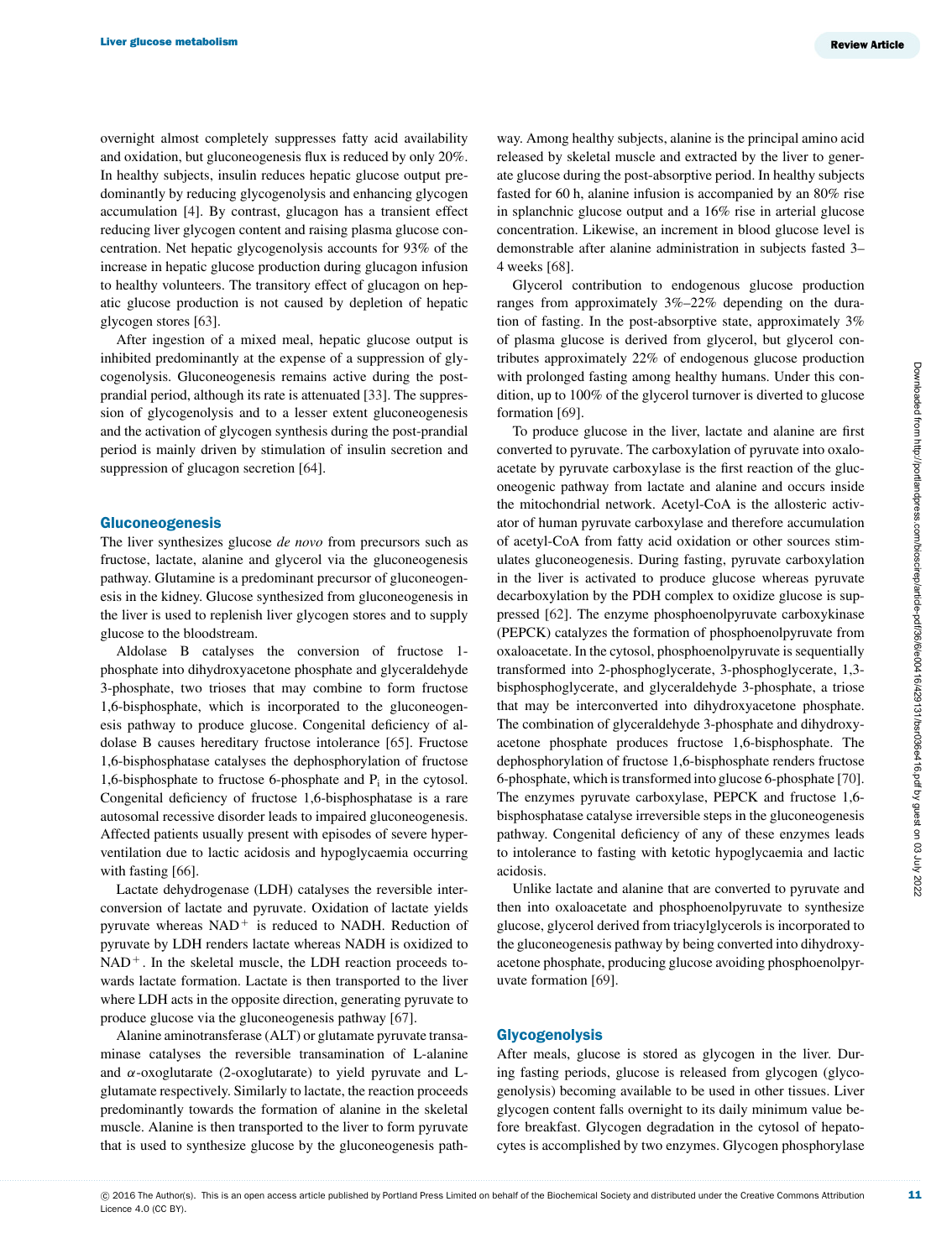releases glucose 1-phosphate from the linear chain of glycogen whereas glycogen debranching enzyme unfastens the branch points of the glycogen particle. Congenital deficiency of hepatic glycogen phosphorylase (glycogen storage disease type VI or Hers disease) leads to reduced ability to mobilize glucose from glycogen in response to fasting and glucagon [\[71\]](#page-14-20). Congenital deficiency of glycogen debranching enzyme (glycogen storage disease type III or Cori–Forbes disease) results in accumulation of abnormal glycogen in affected tissues, including liver, heart and skeletal muscle. Liver involvement is characterized by hepatomegaly, hepatic fibrosis and hepatic adenomata. Intolerance to fasting with hypoglycaemia also occurs. Hypertriglyceridaemia and hypercholesterolaemia are common in patients with congenital deficiency of glycogen debranching enzyme. Elevated plasma concentration of medium-chain fatty acids, predominantly C8 and C10, has been reported in one patient with this disease [\[72\]](#page-14-21).

#### Glucose dephosphorylation

In order to leave the hepatocyte, glucose 6-phosphate derived from either gluconeogenesis or glycogenolysis is dephosphorylated to free glucose in the endoplasmic reticulum.

Glucose 6-phosphate translocase transports glucose 6 phosphate from the cytosol into the lumen of the endoplasmic reticulum and glucose 6-phosphatase isoenzymes catalyse the dephosphorylation of glucose 6-phosphate to yield free glucose and Pi [\[73\]](#page-14-22).

Congenital deficiency of either glucose 6-phosphate translocase or glucose 6-phosphatase isoforms causes glycogen storage disease type 1 (von Gierke disease). The release of free glucose from the hepatocyte to the bloodstream is impaired leading to hypoglycaemia during fasting periods. The intracellular concentration of glucose 6-phosphate increases promoting alternative pathways to use glucose, including accumulation of glycogen and excess formation of fatty acids, lactic acid and uric acid [\[74\]](#page-14-23). Hepatic *de novo* lipogenesis is markedly enhanced in patients with glycogen storage disease type 1 as revealed by an increased contribution of newly synthesized palmitate in VLDL compared with controls. The lipid profile of these patients is characterized by increased plasma concentration of triacylglycerol and cholesterol. Dietary management to promote normal glucose levels improves plasma level of triacylglycerol but does not usually normalize it [\[75\]](#page-14-24).

In addition to this metabolic phenotype, some patients with glucose 6-phosphate translocase deficiency develop neutropenia and neutrophil dysfunction with tendency to infections [\[76\]](#page-14-25).

Patients with congenital deficiency of glucose 6-phosphate translocase or glucose 6-phosphatase-C3 exhibit a severe defect in the synthesis of N- and O-glycans in the neutrophils. The mechanism of this anomalous glycosylation is unclear, but it is predicted to have a major negative effect on neutrophil function. It has been proposed that both severe congenital neutropenia type 4 (due to mutations in the glucose 6-phosphatase-C3 gene) and glycogenosis type Ib (due to mutations in the glucose 6phosphate translocase gene) should be designated a new CDG [\[77\]](#page-14-26).

#### Glucose transport outside the hepatocyte: glucose transporter-2

The mechanisms involved in glucose exit from the hepatocytes to the bloodstream have not been investigated. Patients harbouring mutations in the *SLC2A2* gene (Fanconi–Bickel disease) suffer fasting hypoglycaemia and liver glycogen accumulation, indicating that GLUT2 is required for glucose to leave the hepatocyte.

# **SUMMARY**

Glucose reaches hepatic cells from the intestine via the portal vein and from the systemic circulation via the hepatic artery. Glucose entrance into human hepatocytes likely occurs without energy requirement through transporters. Inside the hepatocytes, free glucose is phosphorylated to glucose 6-phosphate by glucokinase. Glucose 6-phosphate may be utilized in a number of metabolic routes, including production of UDP–glucose and fructose 6-phosphate, and oxidation to initiate the pentose phosphate pathway. UDP–glucose is used to synthesize glycogen, UDP– glucuronate and UDP-galactose. Quantitatively, the most important pathway of glucose utilization in the liver is glycogen synthesis. Most glucose entering the hepatocyte after meals is stored as glycogen to create a reserve of fuel that can be used during fasting periods. Liver glucose may be utilized in other metabolic pathways that have important functions. UDP–glucuronate provides glucuronate residues to be attached to endogenous and exogenous compounds facilitating their excretion. UDP–glucuronate is used for glycosaminoglycan assembly as well. UDP–galactose participates in glycosylation of proteins and lipids. Fructose 6 phosphate may either be combined with glutamine to initiate the hexosamine pathway or continue the glycolytic pathway to produce pyruvate. The hexosamine pathway produces carbohydrate units used for glycosylation reactions. Excess dietary glucose is converted into fatty acids in the liver, increasing the amount of fat both in the liver and in the adipose tissue. Glucose 6-phosphate may be oxidized to initiate the pentose phosphate pathway, an important physiological route of glucose metabolism that provides NADPH and ribose 5-phosphate. NADPH is required for the synthesis of fatty acids whereas ribose 5-phosphate is needed for the synthesis of nucleotides, including those present in DNA and RNA. A vital function of the human liver is to make glucose available to other tissues such as the brain and the exercising skeletal muscle during periods of fasting or exercise [\(Figure 8\)](#page-12-19).

Hepatic glucose metabolism has an important role in glycosylation processes of proteins and lipids that has not been fully elucidated. PGM-1 catalyses the reversible interconversion of glucose 1-phosphate and glucose 6-phosphate. PGM-3 catalyses a similar interconversion between *N*-acetylglucosamine 6-phosphate and *N*-acetylglucosamine 1-phosphate. Congenital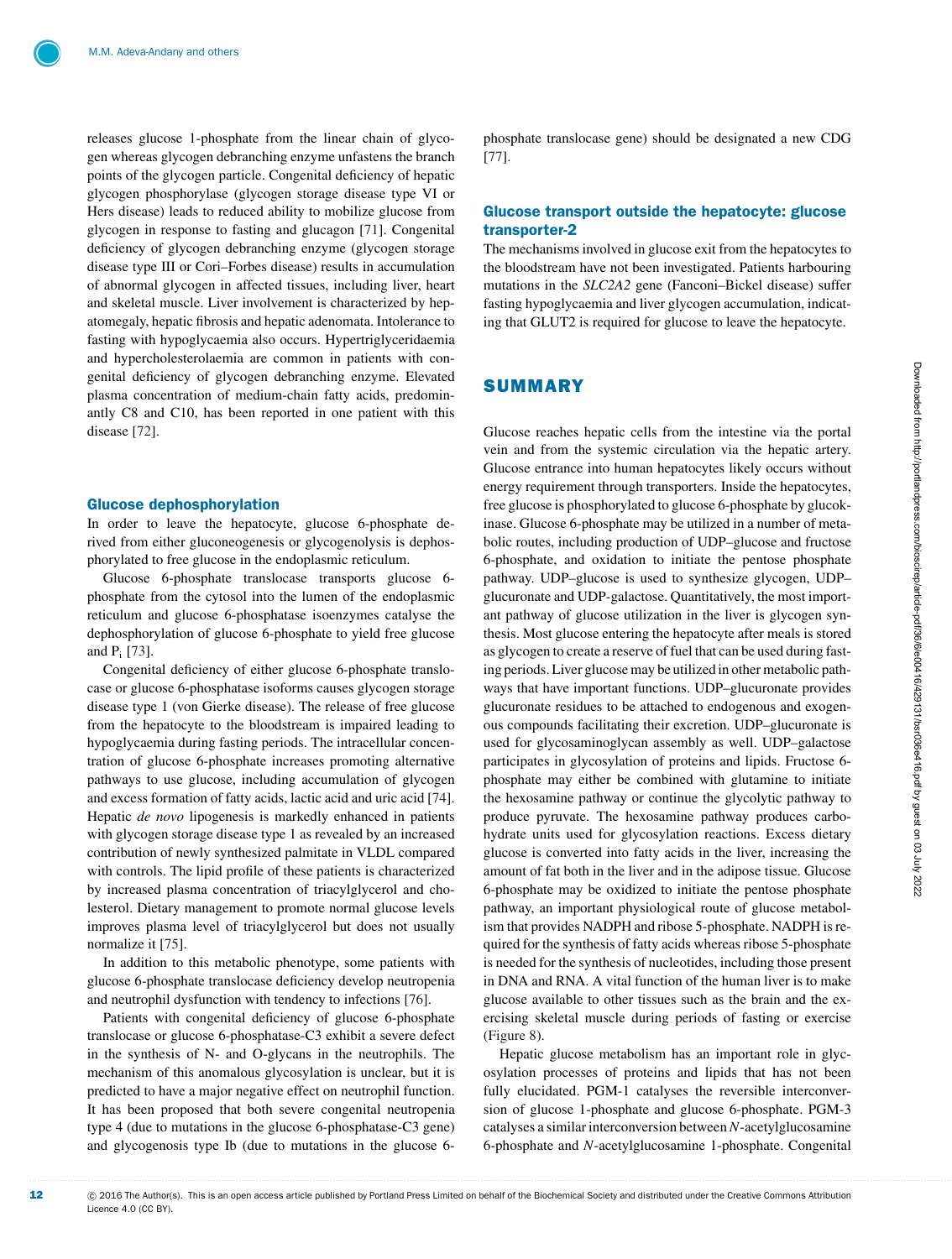<span id="page-12-19"></span>

Figure 8 Integrative figure of liver glucose metabolism

deficiency of both PGM-1 and PGM-3 are associated with glycosylation disorders. Abnormal glycosylation of proteins leads to immune deficiency via unknown pathogenic mechanisms.

Mutations in the glucokinase gene cause diabetes mellitus, highlighting the role of the liver in the pathogenesis of this disease. Hepatic glycogen synthesis from dietary glucose is impaired in glucokinase-deficient patients. The role of hepatic glucose metabolism in the formation of the extracellular matrix including that of blood vessels wall via UDP–glucuronate generation and glycosaminoglycan construction has not been explored.

#### ACKNOWLEDGEMENT

We thank Ms Gema Souto for her help writing this manuscript.

# REFERENCES

- <span id="page-12-0"></span>1 Ferrannini, E., Bjorkman, O., Reichard, Jr, G.A., Pilo, A., Olsson, M., Wahren, J. and DeFronzo, R.A. (1985) The disposal of an oral glucose load in healthy subjects. A quantitative study. Diabetes 34, 580–588
- <span id="page-12-1"></span>2 Fukumoto, H., Seino, S., Imura, H., Seino, Y., Eddy, R.L., Fukushima, Y., Byers, M.G., Shows, T.B. and Bell, G.I. (1988) Sequence, tissue distribution, and chromosomal localization of mRNA encoding a human glucose transporter-like protein. Proc. Natl. Acad. Sci. U.S.A. 85, 5434-5438 [CrossRef](http://dx.doi.org/10.1073/pnas.85.15.5434) [PubMed](http://www.ncbi.nlm.nih.gov/pubmed/3399500)
- <span id="page-12-2"></span>3 Takeda, J., Kayano, T., Fukomoto, H. and Bell, G.I. (1993) Organization of the human GLUT2 (pancreatic beta-cell and hepatocyte) glucose transporter gene. Diabetes 42, 773–777 [CrossRef](http://dx.doi.org/10.2337/diab.42.5.773) [PubMed](http://www.ncbi.nlm.nih.gov/pubmed/8482435)
- <span id="page-12-3"></span>4 Adkins, A., Basu, R., Persson, M., Dicke, B., Shah, P., Vella, A., Schwenk, W.F. and Rizza, R. (2003) Higher insulin concentrations are required to suppress gluconeogenesis than glycogenolysis in nondiabetic humans. Diabetes 52, 2213–2220 [CrossRef](http://dx.doi.org/10.2337/diabetes.52.9.2213) [PubMed](http://www.ncbi.nlm.nih.gov/pubmed/12941759)
- <span id="page-12-4"></span>5 Ban, N., Yamada, Y., Someya, Y., Miyawaki, K., Ihara, Y., Hosokawa, M., Toyokuni, S., Tsuda, K. and Seino, Y. (2002) Hepatocyte nuclear factor-1alpha recruits the transcriptional co-activator p300 on the GLUT2 gene promoter. Diabetes 51, 1409–1418 [CrossRef](http://dx.doi.org/10.2337/diabetes.51.5.1409) [PubMed](http://www.ncbi.nlm.nih.gov/pubmed/11978637)
- 6 Stanescu, D.E., Hughes, N., Kaplan, B., Stanley, C.A. and De Leon, D.D. (2012) Novel presentations of congenital hyperinsulinism due to mutations in the MODY genes: HNF1A and HNF4A. J. Clin. Endocrinol. Metab. 97, E2026-E2030 [CrossRef](http://dx.doi.org/10.1210/jc.2012-1356) [PubMed](http://www.ncbi.nlm.nih.gov/pubmed/22802087)
- <span id="page-12-5"></span>7 Edghill, E.L., Bingham, C., Slingerland, A.S., Minton, J.A., Noordam, C., Ellard, S. and Hattersley, A.T. (2006) Hepatocyte nuclear factor-1 beta mutations cause neonatal diabetes and intrauterine growth retardation: support for a critical role of HNF-1beta in human pancreatic development. Diabet. Med. 23, 1301–1306 [CrossRef](http://dx.doi.org/10.1111/j.1464-5491.2006.01999.x) [PubMed](http://www.ncbi.nlm.nih.gov/pubmed/17116179)
- <span id="page-12-6"></span>8 Santer, R., Schneppenheim, R., Suter, D., Schaub, J. and Steinmann, B. (1998) Fanconi-Bickel syndrome – the original patient and his natural history, historical steps leading to the primary defect, and a review of the literature. Eur. J. Pediatr. 157, 783–797 [CrossRef](http://dx.doi.org/10.1007/s004310050937) [PubMed](http://www.ncbi.nlm.nih.gov/pubmed/9809815)
- <span id="page-12-7"></span>9 Mihout, F., Devuyst, O., Bensman, A., Brocheriou, I., Ridel, C., Wagner, C.A., Mohebbi, N., Boffa, J.J., Plaisier, E. and Ronco, P. (2014) Acute metabolic acidosis in a GLUT2-deficient patient with Fanconi-Bickel syndrome: new pathophysiology insights. Nephrol. Dial. Transplant. 29 Suppl 4, 113-116 [CrossRef](http://dx.doi.org/10.1093/ndt/gfu018)
- <span id="page-12-8"></span>10 Sansbury, F.H., Flanagan, S.E., Houghton, J.A., Shuixian Shen, F.L., Al-Senani, A.M., Habeb, A.M., Abdullah, M., Kariminejad, A., Ellard, S. and Hattersley, A.T. (2012) SLC2A2 mutations can cause neonatal diabetes, suggesting GLUT2 may have a role in human insulin secretion. Diabetologia 55, 2381-2385 [CrossRef](http://dx.doi.org/10.1007/s00125-012-2595-0) [PubMed](http://www.ncbi.nlm.nih.gov/pubmed/22660720)
- <span id="page-12-9"></span>11 Iynedjian, P.B., Marie, S., Gjinovci, A., Genin, B., Deng, S.P., Buhler, L., Morel, P. and Mentha, G. (1995) Glucokinase and cytosolic phosphoenolpyruvate carboxykinase (GTP) in the human liver. Regulation of gene expression in cultured hepatocytes. J. Clin. Invest. 95, 1966-1973 [CrossRef](http://dx.doi.org/10.1172/JCI117880) [PubMed](http://www.ncbi.nlm.nih.gov/pubmed/7738162)
- <span id="page-12-10"></span>12 Ahn, K.J., Kim, J., Yun, M., Park, J.H. and Lee, J.D. (2009) Enzymatic properties of the N- and C-terminal halves of human hexokinase II. BMB Rep 42, 350-355 [CrossRef](http://dx.doi.org/10.5483/BMBRep.2009.42.6.350) [PubMed](http://www.ncbi.nlm.nih.gov/pubmed/19558793)
- <span id="page-12-11"></span>13 Kamata, K., Mitsuya, M., Nishimura, T., Eiki, J. and Nagata, Y. (2004) Structural basis for allosteric regulation of the monomeric allosteric enzyme human glucokinase. Structure 12, 429–438 [CrossRef](http://dx.doi.org/10.1016/j.str.2004.02.005) [PubMed](http://www.ncbi.nlm.nih.gov/pubmed/15016359)
- <span id="page-12-12"></span>14 Aukrust, I., Bjørkhaug, L., Negahdar, M., Molnes, J., Johansson, B.B., Müller, Y., Haas, W., Gygi, S.P., Søvik, O., Flatmark, T. et al. (2013) SUMOylation of pancreatic glucokinase regulates its cellular stability and activity. J. Biol. Chem. 288, 5951–5962 [CrossRef](http://dx.doi.org/10.1074/jbc.M112.393769) [PubMed](http://www.ncbi.nlm.nih.gov/pubmed/23297408)
- <span id="page-12-13"></span>15 Beer, N.L., Tribble, N.D., McCulloch, L.J., Roos, C., Johnson, P.R., Orho-Melander, M. and Gloyn, A.L. (2009) The P446L variant in GCKR associated with fasting plasma glucose and triglyceride levels exerts its effect through increased glucokinase activity in liver. Hum. Mol. Genet. 18, 4081-4088 [CrossRef](http://dx.doi.org/10.1093/hmg/ddp357) [PubMed](http://www.ncbi.nlm.nih.gov/pubmed/19643913)
- <span id="page-12-14"></span>16 Tappy, L. and Lê, K.A. (2010) Metabolic effects of fructose and the worldwide increase in obesity. Physiol. Rev. 90, 23–46 [CrossRef](http://dx.doi.org/10.1152/physrev.00019.2009) [PubMed](http://www.ncbi.nlm.nih.gov/pubmed/20086073)
- <span id="page-12-15"></span>17 Stoffel, M., Froguel, P., Takeda, J., Zouali, H., Vionnet, N., Nishi, S., Weber, I.T., Harrison, R.W., Pilkis, S.J., Lesage, S. et al. (1992) Human glucokinase gene: isolation, characterization, and identification of two missense mutations linked to early-onset non-insulin-dependent (type 2) diabetes mellitus. Proc. Natl. Acad. Sci. U.S.A. 89, 7698-7702 [CrossRef](http://dx.doi.org/10.1073/pnas.89.16.7698) [PubMed](http://www.ncbi.nlm.nih.gov/pubmed/1502186)
- <span id="page-12-16"></span>18 Vionnet, N., Stoffel, M., Takeda, J., Yasuda, K., Bell, G.I., Zouali, H., Lesage, S., Velho, G., Iris, F., Passa, P. et al. (1992) Nonsense mutation in the glucokinase gene causes early-onset non-insulin-dependent diabetes mellitus. Nature 356, 721–722 [CrossRef](http://dx.doi.org/10.1038/356721a0) [PubMed](http://www.ncbi.nlm.nih.gov/pubmed/1570017)
- <span id="page-12-17"></span>19 Velho, G., Petersen, K.F., Perseghin, G., Hwang, J.H., Rothman, D.L., Pueyo, M.E., Cline, G.W., Froguel, P. and Shulman, G.I. (1996) Impaired hepatic glycogen synthesis in glucokinase-deficient (MODY-2) subjects. J. Clin. Invest. 98, 1755–1761 [CrossRef](http://dx.doi.org/10.1172/JCI118974) [PubMed](http://www.ncbi.nlm.nih.gov/pubmed/8878425)
- <span id="page-12-18"></span>20 Njolstad, P.R., Søvik, O., Cuesta-Muñoz, A., Bjørkhaug, L., Massa, O., Barbetti, F., Undlien, D.E., Shiota, C., Magnuson, M.A., Molven, A. et al. (2001) Neonatal diabetes mellitus due to complete glucokinase deficiency. N. Engl. J. Med. 344, 1588–1592 [CrossRef](http://dx.doi.org/10.1056/NEJM200105243442104) [PubMed](http://www.ncbi.nlm.nih.gov/pubmed/11372010)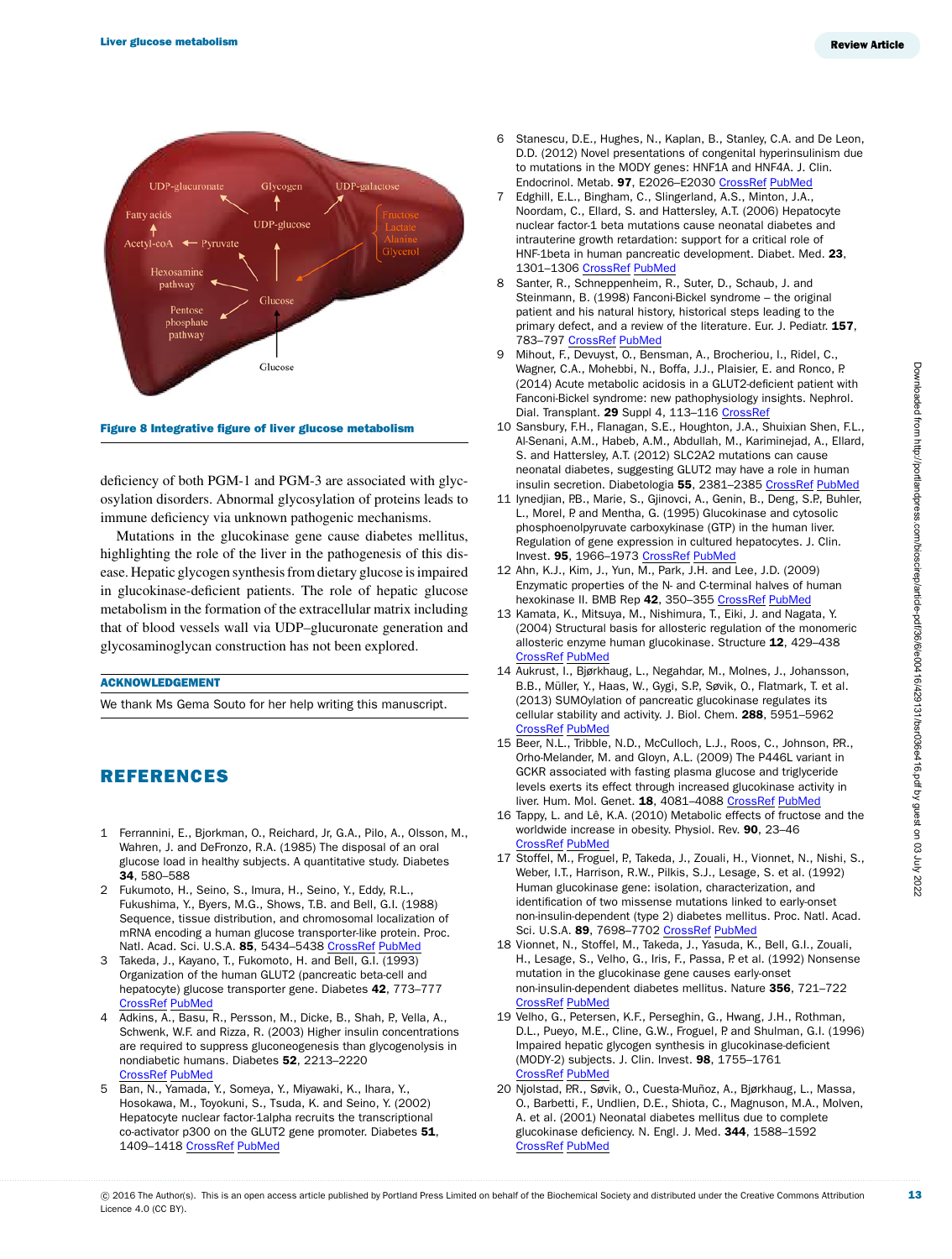- <span id="page-13-0"></span>21 Glaser, B., Kesavan, P., Heyman, M., Davis, E., Cuesta, A., Buchs, A., Stanley, C.A., Thornton, P.S., Permutt, M.A., Matschinsky, F.M. and Herold, K.C. (1998) Familial hyperinsulinism caused by an activating glucokinase mutation. N. Engl. J. Med. 338, 226–230 [CrossRef](http://dx.doi.org/10.1056/NEJM199801223380404) [PubMed](http://www.ncbi.nlm.nih.gov/pubmed/9435328)
- <span id="page-13-1"></span>22 Quick, C.B., Fisher, R.A. and Harris, H. (1974) A kinetic study of the isozymes determined by the three human phosphoglucomutase loci PGM1, PGM2, and PGM3. Eur. J. Biochem. 42, 511-517 [CrossRef](http://dx.doi.org/10.1111/j.1432-1033.1974.tb03366.x) [PubMed](http://www.ncbi.nlm.nih.gov/pubmed/4829444)
- <span id="page-13-2"></span>23 Stiers, K.M., Kain, B.N., Graham, A.C. and Beamer, L.J. (2016) Induced structural disorder as a molecular mechanism for enzyme dysfunction in phosphoglucomutase 1 deficiency. J. Mol. Biol. 428, 1493–1505 [CrossRef](http://dx.doi.org/10.1016/j.jmb.2016.02.032) [PubMed](http://www.ncbi.nlm.nih.gov/pubmed/26972339)
- <span id="page-13-3"></span>24 Pang, H., Koda, Y., Soejima, M. and Kimura, H. (2002) Identification of human phosphoglucomutase 3 (PGM3) as N-acetylglucosamine-phosphate mutase (AGM1). Ann. Hum. Genet. 66 Pt 2, 139–144 [CrossRef](http://dx.doi.org/10.1046/j.1469-1809.2002.00103.x) [PubMed](http://www.ncbi.nlm.nih.gov/pubmed/12174217)
- <span id="page-13-4"></span>25 Stojkovic, T., Vissing, J., Petit, F., Piraud, M., Orngreen, M.C., Andersen, G., Claeys, K.G., Wary, C., Hogrel, J.Y. and Laforêt, P. (2009) Muscle glycogenosis due to phosphoglucomutase 1 deficiency. N. Engl. J. Med. 361, 425-427 [CrossRef](http://dx.doi.org/10.1056/NEJMc0901158) [PubMed](http://www.ncbi.nlm.nih.gov/pubmed/19625727)
- <span id="page-13-5"></span>26 Preisler, N., Laforêt, P., Echaniz-Laguna, A., Ørngreen, M.C., Lonsdorfer-Wolf, E., Doutreleau, S., Geny, B., Stojkovic, T., Piraud, M., Petit, F.M. and Vissing, J. (2013) Fat and carbohydrate metabolism during exercise in phosphoglucomutase type 1 deficiency. J. Clin. Endocrinol. Metab. 98, E1235–E1240 [CrossRef](http://dx.doi.org/10.1210/jc.2013-1651) [PubMed](http://www.ncbi.nlm.nih.gov/pubmed/23780368)
- <span id="page-13-6"></span>27 Timal, S., Hoischen, A., Lehle, L., Adamowicz, M., Huijben, K., Sykut-Cegielska, J., Paprocka, J., Jamroz, E., van Spronsen, F.J., Körner, C. et al. (2012) Gene identification in the congenital disorders of glycosylation type I by whole-exome sequencing. Hum. Mol. Genet. 21, 4151-4161 [CrossRef](http://dx.doi.org/10.1093/hmg/dds123) [PubMed](http://www.ncbi.nlm.nih.gov/pubmed/22492991)
- <span id="page-13-7"></span>28 Tegtmeyer, L.C., Rust, S., van Scherpenzeel, M., Ng, B.G., Losfeld, M.E., Timal, S., Raymond, K., He, P., Ichikawa, M., Veltman, J. et al. (2014) Multiple phenotypes in phosphoglucomutase 1 deficiency. N. Engl. J. Med. 370, 533–542 [CrossRef](http://dx.doi.org/10.1056/NEJMoa1206605) [PubMed](http://www.ncbi.nlm.nih.gov/pubmed/24499211)
- <span id="page-13-8"></span>29 Ondruskova, N., Honzik, T., Vondrackova, A., Tesarova, M., Zeman, J. and Hansikova, H. (2014) Glycogen storage disease-like phenotype with central nervous system involvement in a PGM1-CDG patient. Neuro. Endocrinol. Lett. 35, 137–141 [PubMed](http://www.ncbi.nlm.nih.gov/pubmed/24878975)
- <span id="page-13-9"></span>30 Yu, Q. and Zheng, X. (2012) The crystal structure of human UDP-glucose pyrophosphorylase reveals a latch effect that influences enzymatic activity. Biochem. J. 442, 283–291 **[CrossRef](http://dx.doi.org/10.1042/BJ20111598) [PubMed](http://www.ncbi.nlm.nih.gov/pubmed/22132858)**
- <span id="page-13-10"></span>31 Lai, K., Langley, S.D., Khwaja, F.W., Schmitt, E.W. and Elsas, L.J. (2003) GALT deficiency causes UDP-hexose deficit in human galactosemic cells. Glycobiology 13, 285–294 [CrossRef](http://dx.doi.org/10.1093/glycob/cwg033) [PubMed](http://www.ncbi.nlm.nih.gov/pubmed/12626383)
- <span id="page-13-11"></span>32 Peng, H.L. and Chang, H.Y. (1993) Cloning of a human liver UDP-glucose pyrophosphorylase cDNA by complementation of the bacterial galU mutation. FEBS Lett 329, 153–158 [CrossRef](http://dx.doi.org/10.1016/0014-5793(93)80213-E) [PubMed](http://www.ncbi.nlm.nih.gov/pubmed/8354390)
- <span id="page-13-12"></span>33 Woerle, H.J., Meyer, C., Dostou, J.M., Gosmanov, N.R., Islam, N., Popa, E., Wittlin, S.D., Welle, S.L. and Gerich, J.E. (2003) Pathways for glucose disposal after meal ingestion in humans. Am. J. Physiol. Endocrinol. Metab. 284, E716–E725 [CrossRef](http://dx.doi.org/10.1152/ajpendo.00365.2002) [PubMed](http://www.ncbi.nlm.nih.gov/pubmed/12475753)
- <span id="page-13-13"></span>34 Magnusson, I., Rothman, D.L., Jucker, B., Cline, G.W., Shulman, R.G. and Shulman, G.I. (1994) Liver glycogen turnover in fed and fasted humans. Am. J. Physiol. 266 (Pt 1), E796–E803 [PubMed](http://www.ncbi.nlm.nih.gov/pubmed/8203517)
- <span id="page-13-14"></span>35 McDevitt, R.M., Bott, S.J., Harding, M., Coward, W.A., Bluck, L.J. and Prentice, A.M. (2001) *De novo* lipogenesis during controlled overfeeding with sucrose or glucose in lean and obese women. Am. J. Clin. Nutr. 74, 737–746 [PubMed](http://www.ncbi.nlm.nih.gov/pubmed/11722954)
- <span id="page-13-15"></span>36 Irgens, H.U., Fjeld, K., Johansson, B.B., Ringdal, M., Immervoll, H., Leh, S., Søvik, O., Johansson, S., Molven, A. and Njølstad, P.R. (2015) Glycogenin-2 is dispensable for liver glycogen synthesis and glucagon-stimulated glucose release. J. Clin. Endocrinol. Metab. 100, E767–E775 [CrossRef](http://dx.doi.org/10.1210/jc.2014-4337) [PubMed](http://www.ncbi.nlm.nih.gov/pubmed/25751106)
- <span id="page-13-16"></span>37 Cameron, J.M., Levandovskiy, V., MacKay, N., Utgikar, R., Ackerley, C., Chiasson, D., Halliday, W., Raiman, J. and Robinson, B.H. (2009) Identification of a novel mutation in GYS1 (muscle-specific glycogen synthase) resulting in sudden cardiac death, that is diagnosable from skin fibroblasts. Mol. Genet. Metab. 98, 378-382 [CrossRef](http://dx.doi.org/10.1016/j.ymgme.2009.07.012) [PubMed](http://www.ncbi.nlm.nih.gov/pubmed/19699667)
- <span id="page-13-17"></span>38 Egger, S., Chaikuad, A., Kavanagh, K.L., Oppermann, U. and Nidetzky, B. (2010) UDP-glucose dehydrogenase: structure and function of a potential drug target. Biochem. Soc. Trans. 38, 1378–1385 [CrossRef](http://dx.doi.org/10.1042/BST0381378) [PubMed](http://www.ncbi.nlm.nih.gov/pubmed/20863317)
- <span id="page-13-18"></span>39 Grady, G., Thelen, A., Albers, J., Ju, T., Guo, J., Barycki, J.J. and Simpson, M.A. (2016) Inhibiting hexamer disassembly of human UDP-glucose dehydrogenase by photoactivated amino acid cross-linking. Biochemistry 55, 3157-3164 [CrossRef](http://dx.doi.org/10.1021/acs.biochem.6b00259) PubMe
- <span id="page-13-19"></span>40 Thoden, J.B., Wohlers, T.M., Fridovich-Keil, J.L. and Holden, H.M. (2000) Crystallographic evidence for Tyr 157 functioning as the active site base in human UDP-galactose 4-epimerase. Biochemistry 39, 5691-5701 [CrossRef](http://dx.doi.org/10.1021/bi000215l) [PubMed](http://www.ncbi.nlm.nih.gov/pubmed/10801319)
- <span id="page-13-20"></span>41 Haller, J.F., Krawczyk, S.A., Gostilovitch, L., Corkey, B.E. and Zoeller, R.A. (2011) Glucose-6-phosphate isomerase deficiency results in mTOR activation, failed translocation of lipin 1alpha to the nucleus and hypersensitivity to glucose: implications for the inherited glycolytic disease. Biochim. Biophys. Acta 1812, 1393-1402 [CrossRef](http://dx.doi.org/10.1016/j.bbadis.2011.07.007) [PubMed](http://www.ncbi.nlm.nih.gov/pubmed/21787864)
- <span id="page-13-21"></span>42 Yki-Jarvinen, H., Vogt, C., Iozzo, P., Pipek, R., Daniels, M.C., Virkamäki, A., Mäkimattila, S., Mandarino, L., DeFronzo, R.A., McClain, D. and Gottschalk, W.K. (1997) UDP-N-acetylglucosamine transferase and glutamine: fructose 6-phosphate amidotransferase activities in insulin-sensitive tissues. Diabetologia 40, 76-81 [CrossRef](http://dx.doi.org/10.1007/s001250050645) [PubMed](http://www.ncbi.nlm.nih.gov/pubmed/9028721)
- <span id="page-13-22"></span>43 Zhang, Q., Liu, X., Gao, W., Li, P., Hou, J., Li, J. and Wong, J. (2014) Differential regulation of the ten-eleven translocation (TET) family of dioxygenases by O-linked beta-N-acetylglucosamine transferase (OGT). J. Biol. Chem. 289, 5986–5996 [CrossRef](http://dx.doi.org/10.1074/jbc.M113.524140) [PubMed](http://www.ncbi.nlm.nih.gov/pubmed/24394411)
- <span id="page-13-23"></span>44 McKnight, G.L., Mudri, S.L., Mathewes, S.L., Traxinger, R.R., Marshall, S., Sheppard, P.O. and O'Hara, P.J. (1992) Molecular cloning, cDNA sequence, and bacterial expression of human glutamine:fructose-6-phosphate amidotransferase. J. Biol. Chem. 267, 25208-25212 [PubMed](http://www.ncbi.nlm.nih.gov/pubmed/1460020)
- <span id="page-13-24"></span>45 Wang, J., Liu, X., Liang, Y.H., Li, L.F. and Su, X.D. (2008) Acceptor substrate binding revealed by crystal structure of human glucosamine-6-phosphate N-acetyltransferase 1. FEBS Lett 582, 2973–2978 [CrossRef](http://dx.doi.org/10.1016/j.febslet.2008.07.040) [PubMed](http://www.ncbi.nlm.nih.gov/pubmed/18675810)
- <span id="page-13-25"></span>46 Brockhausen, I., Nair, D.G., Chen, M., Yang, X., Allingham, J.S., Szarek, W.A. and Anastassiades, T. (2016) Human acetyl-CoA: glucosamine-6-phosphate N-acetyltransferase 1 has a relaxed donor specificity and transfers acyl groups up to four carbons in length. Biochem. Cell Biol. 94, 197–204 [CrossRef](http://dx.doi.org/10.1139/bcb-2015-0115) [PubMed](http://www.ncbi.nlm.nih.gov/pubmed/26935656)
- <span id="page-13-26"></span>47 Ma, Y., Ghoshdastider, U., Wang, J., Ye, W., Dötsch, V., Filipek, S., Bernhard, F. and Wang, X. (2012) Cell-free expression of human glucosamine 6-phosphate N-acetyltransferase (HsGNA1) for inhibitor screening. Protein Expr. Purif. 86, 120–126 [CrossRef](http://dx.doi.org/10.1016/j.pep.2012.09.011) [PubMed](http://www.ncbi.nlm.nih.gov/pubmed/23036358)
- <span id="page-13-27"></span>48 Zhang, Y., Yu, X., Ichikawa, M., Lyons, J.J., Datta, S., Lamborn, I.T., Jing, H., Kim, E.S., Biancalana, M., Wolfe, L.A. et al. (2014) Autosomal recessive phosphoglucomutase 3 (PGM3) mutations link glycosylation defects to atopy, immune deficiency, autoimmunity, and neurocognitive impairment. J. Allergy Clin. Immunol. 133, 1400-1409 [CrossRef](http://dx.doi.org/10.1016/j.jaci.2014.02.013) [PubMed](http://www.ncbi.nlm.nih.gov/pubmed/24589341)
- <span id="page-13-28"></span>49 Sassi, A., Lazaroski, S., Wu, G., Haslam, S.M., Fliegauf, M., Mellouli, F., Patiroglu, T., Unal, E., Ozdemir, M.A., Jouhadi, Z. et al. (2014) Hypomorphic homozygous mutations in phosphoglucomutase 3 (PGM3) impair immunity and increase serum IgE levels. J. Allergy Clin. Immunol. 133, 1410.e13–1419.e13 [CrossRef](http://dx.doi.org/10.1016/j.jaci.2014.02.025)
- <span id="page-13-29"></span>50 Peneff, C., Ferrari, P., Charrier, V., Taburet, Y., Monnier, C., Zamboni, V., Winter, J., Harnois, M., Fassy, F. and Bourne, Y. (2001) Crystal structures of two human pyrophosphorylase isoforms in complexes with UDPGlc(Gal)NAc: role of the alternatively spliced insert in the enzyme oligomeric assembly and active site architecture. EMBO J 20, 6191–6202 [CrossRef](http://dx.doi.org/10.1093/emboj/20.22.6191) [PubMed](http://www.ncbi.nlm.nih.gov/pubmed/11707391)

14